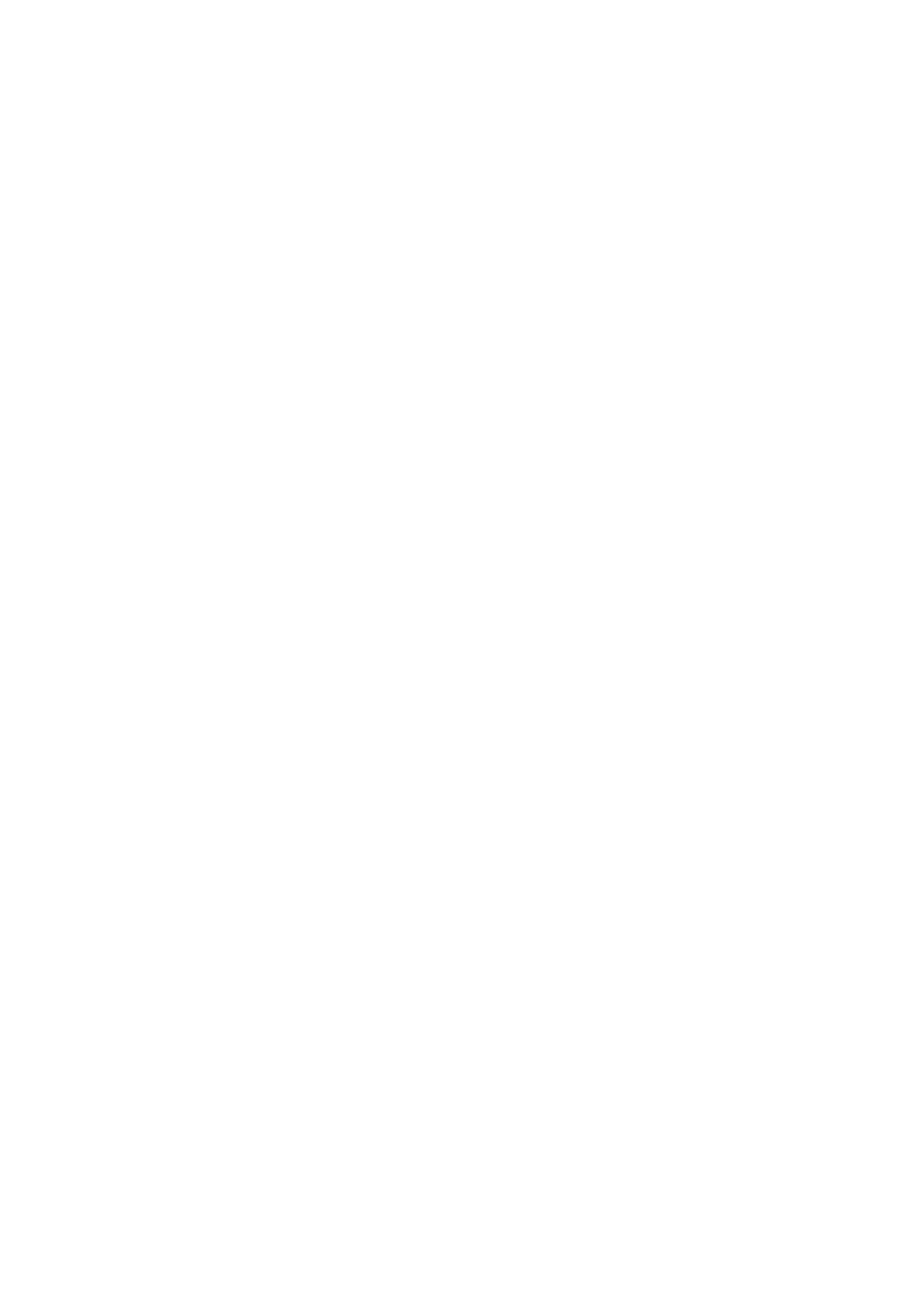

# **Thursday, June 23**

| <b>Start</b> | End   | <b>Activities</b>                      |  |  |
|--------------|-------|----------------------------------------|--|--|
| 18:00        | 20:00 | <b>GET TOGETHER: Welcome Reception</b> |  |  |

# **Friday, June 24**

| <b>Start</b> | End   | <b>Activities</b>                                                                                                                                                                                         |                                                             |                                                                             |                                                                            |
|--------------|-------|-----------------------------------------------------------------------------------------------------------------------------------------------------------------------------------------------------------|-------------------------------------------------------------|-----------------------------------------------------------------------------|----------------------------------------------------------------------------|
| 08:30        | 09:00 | Registration                                                                                                                                                                                              |                                                             |                                                                             |                                                                            |
| 09:00        | 10:00 | Opening remarks (Martin Eisend, Tobias Langner, Ralf Terlutter)                                                                                                                                           |                                                             |                                                                             |                                                                            |
|              |       | <b>10 Years ICORIA</b> (Peter Neijens)                                                                                                                                                                    |                                                             |                                                                             |                                                                            |
|              |       | Key Note Presentation: Judy Zaichkowsky, Copenhagen Business School,<br>"Advertising: The people who create it; the academics who study it; and the current reality of<br>Google analytics"<br>Ballroom A |                                                             |                                                                             |                                                                            |
| 10:00        | 10:30 | Coffee Break                                                                                                                                                                                              |                                                             |                                                                             |                                                                            |
| 10:30        | 12:00 | <b>Corporate Social</b><br><b>Responsibility</b><br><b>Ballroom A</b>                                                                                                                                     | <b>Brand</b><br><b>Communication I</b><br>Ballroom B        | Out-of-Home and<br><b>Mobile</b><br><b>Communications</b><br>Salon Humboldt | <b>Advertising Media and</b><br><b>Price Promotions</b><br>Salon Corinth   |
| 12:00        | 13:00 | Lunch                                                                                                                                                                                                     |                                                             |                                                                             |                                                                            |
| 13:00        | 14:30 | <b>Models in</b><br><b>Advertising</b><br>Ballroom A                                                                                                                                                      | Gender and<br><b>Advertising</b><br><b>Ballroom B</b>       | Children and<br><b>Advertising</b><br>Salon Humboldt                        | <b>Crisis Communications and</b><br><b>Sustainability</b><br>Salon Corinth |
| 14:30        | 15:00 | Coffee Break                                                                                                                                                                                              |                                                             |                                                                             |                                                                            |
| 15:00        | 16:30 | <b>Advertising</b><br><b>Messages</b><br>Ballroom A                                                                                                                                                       | <b>Cross-Cultural</b><br>Communication<br><b>Ballroom B</b> | Social Media<br>Salon Humboldt                                              | <b>Consumer Behaviour</b><br><b>Salon Corinth</b>                          |
| 16:30        | 17:15 | <b>Meet the Editors</b><br>Ballroom A                                                                                                                                                                     |                                                             |                                                                             |                                                                            |
| 19:00        | 24:00 | <b>Gala Dinner</b>                                                                                                                                                                                        |                                                             |                                                                             |                                                                            |

# **Saturday, June 25**

| <b>Start</b> | End   | <b>Activities</b>                                                 |                                                                                |                                                                     |                                                          |
|--------------|-------|-------------------------------------------------------------------|--------------------------------------------------------------------------------|---------------------------------------------------------------------|----------------------------------------------------------|
| 09:00        | 10:30 | Messages and<br>Processing<br>Ballroom A                          | <b>Brand</b><br><b>Communication II</b><br>Ballroom B                          | <b>Music and Imagery in</b><br><b>Advertising</b><br>Salon Humboldt | Word-of-Mouth<br>Salon Corinth                           |
| 10:30        | 11:00 | Coffee Break                                                      |                                                                                |                                                                     |                                                          |
| 11:00        | 12:30 | Online<br>Communication<br><b>Ballroom A</b>                      | <b>Ethnicity and Age</b><br>Ballroom B                                         | <b>Threat Appeals in</b><br><b>Advertising</b><br>Salon Humboldt    | <b>New Frameworks and</b><br>Approaches<br>Salon Corinth |
| 12:30        | 13:30 | Lunch                                                             |                                                                                |                                                                     |                                                          |
| 13:30        | 15:00 | Advergames<br><b>Ballroom A</b>                                   | <b>Resistance to</b><br><b>Marketing</b><br>Communication<br><b>Ballroom B</b> | <b>Creativity</b><br>Salon Humboldt                                 | <b>Print Advertising</b><br>Salon Corinth                |
| 15:00        | 15:30 | <b>Coffee Break</b>                                               |                                                                                |                                                                     |                                                          |
| 15:30        | 16:40 | <b>Product Placement</b><br><b>Ballroom A</b>                     | Sponsorship<br>Ballroom B                                                      |                                                                     |                                                          |
| 16:40        | 17:40 | <b>EAA General Assembly (Ralf Terlutter)</b><br><b>Ballroom A</b> |                                                                                |                                                                     |                                                          |
| 18:00        | 19:00 | Guided Tour (start from Hilton Hotel)                             |                                                                                |                                                                     |                                                          |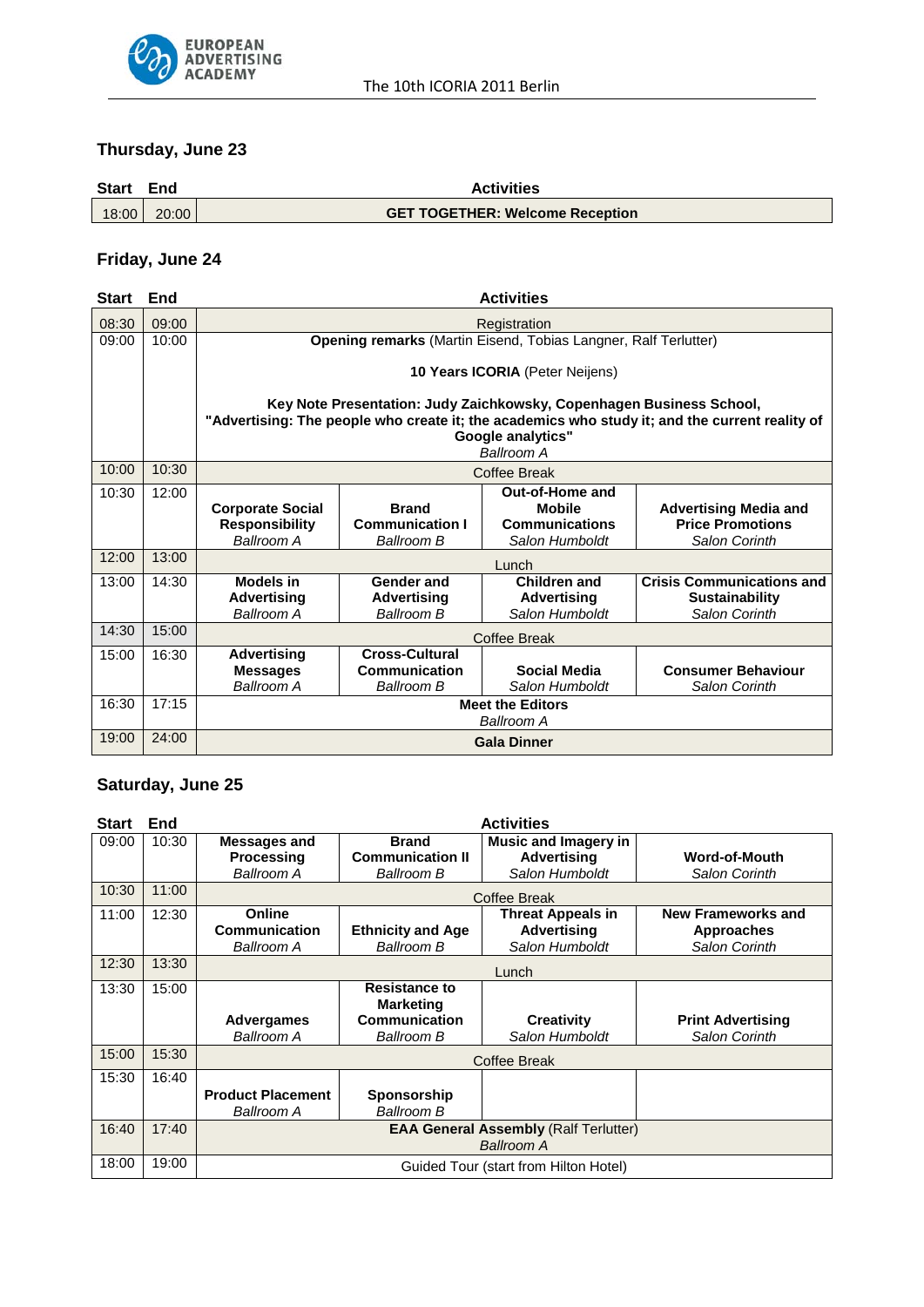

## **Conference Rooms at Hilton Hotel**

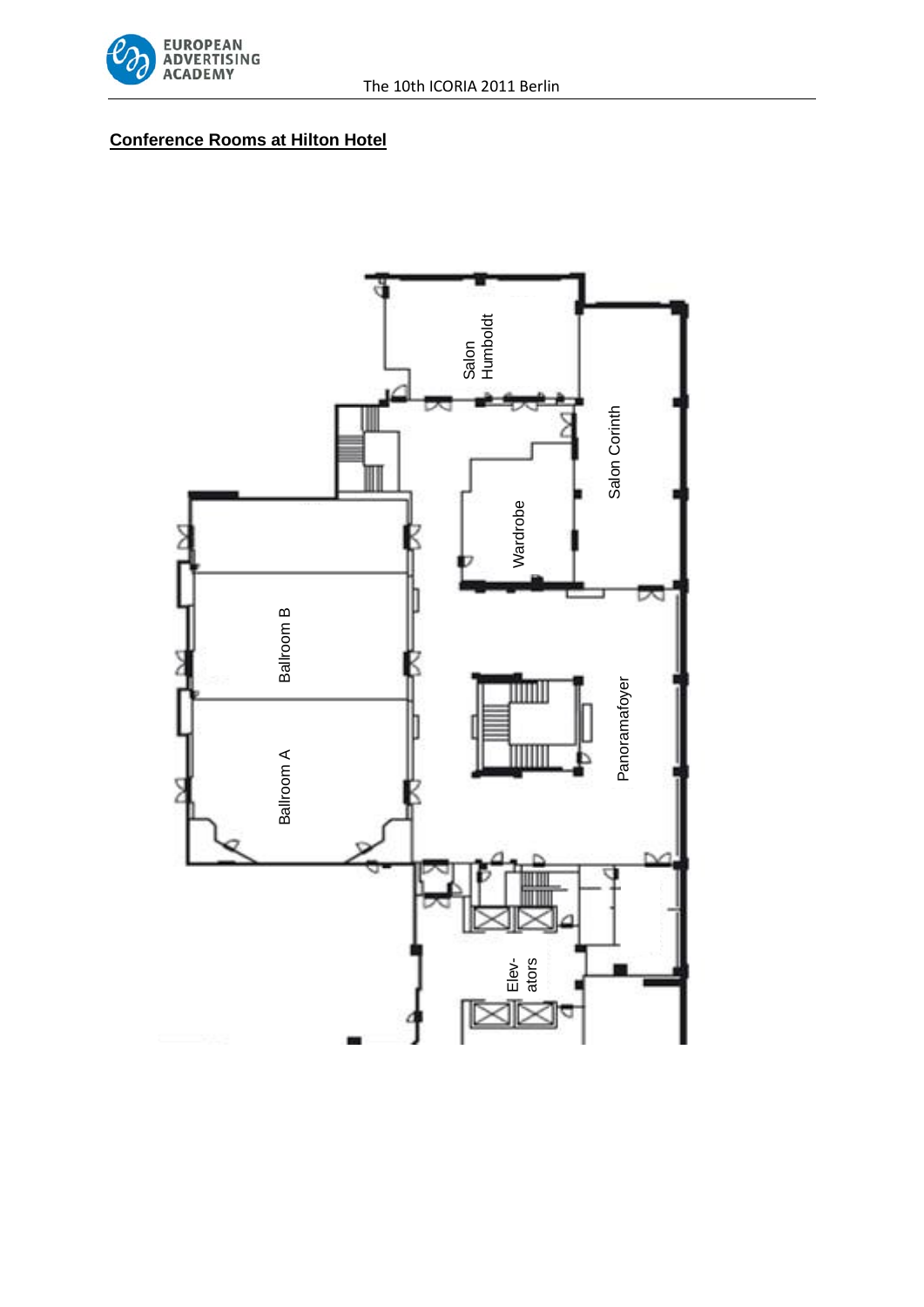

## **Welcome to the 10th ICORIA 2011 in Berlin**

In the face of an ever increasing amount of products and services, as well as an increasingly cluttered media environment, advertising research is confronted with multiple challenges. Against this background, ICORIA has gained significance in advancing, promoting, disseminating, and stimulating high quality advertising research in Europe – and worldwide. This is documented by more than 100 high quality papers from more than 20 countries that have been accepted for presentation at the 10th ICORIA in Berlin.

Berlin, with a population of 3.5 million, is Germany`s largest city. After becoming the capital of Germany in 1990, the eastern and western parts of the separated Berlin merged into an amazing metropolis of cultural diversity, modern urbanity, and political influence. Along with unique sites such as the Brandenburger Tor, the Reichstag, or the Frankfurter Tor, the city of Berlin is renowned for its famous galleries and exciting museums. Moreover, Berlin's nightlife and club scene are considered to be unique. We hope that you will enjoy the cosmopolitan atmosphere and the rich cultural heritage that make Berlin one of the most exciting cities in Europe.

In association with the European Advertising Academy, the Europa-Universität Viadrina in Frankfurt (Oder) and the Bergische Universität Wuppertal are hosting the 10th ICORIA. The Europa-Universität Viadrina and the Bergische Universität Wuppertal are both ambitious universities in German academia. Latest quality ratings appraise both business departments as having superior standards in research and teaching.

Several people and organizations supported the 10th ICORIA that we would like to thank. Besides the European Advertising Academy, the Europa-Universität Viadrina and the Bergische Universität Wuppertal, we would like to thank our sponsors that provided generous support:

- **Icon Added Value,**
- **Sparkasse Wuppertal,**
- the World Advertising Research Center in association with the International Journal of Advertising,
- **Routledge Taylor & Francis Group, and**
- Gabler

We also thank our reviewers for their professional, quick, and reliable evaluation of the submissions. Furthermore, we would like to thank Edith Smit and Hilde Voorveld who managed the review process with great patience and professionalism.

Finally, we thank you for participating ICORIA and wish you an inspiring visit in Berlin!

Martin Eisend **Tobias Langner** Tobias Langner Conference Chair Conference Chair

10th ICORIA in Berlin 10th ICORIA in Berlin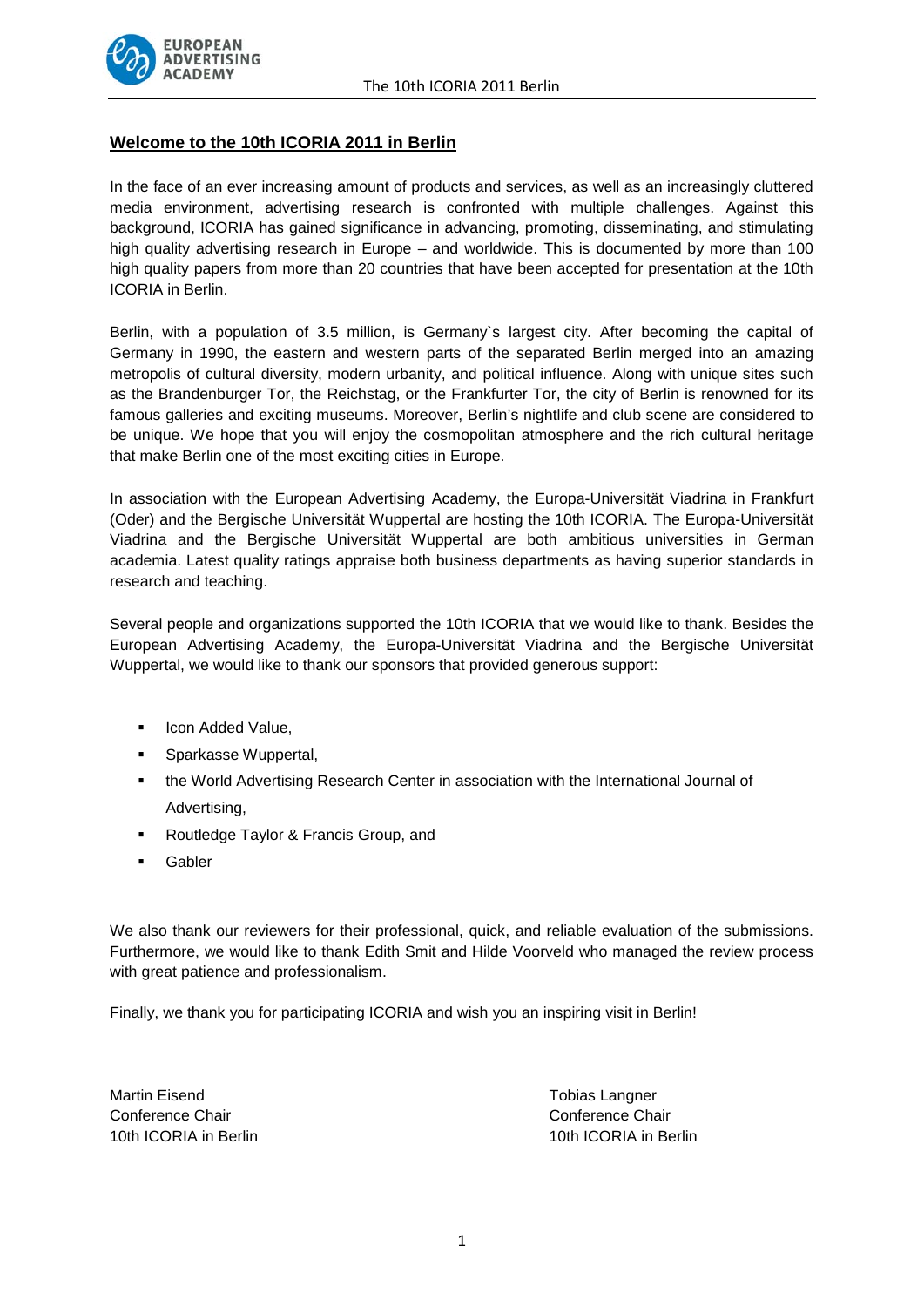

## **Key Note Presenter**

**Judy Zaichkowsky** is Professor of Marketing at the Copenhagen Business School. Her knowledge and expertise on the role of involvement in consumer research has had a major impact on the field of marketing. She has obtained her PhD degree in Management from the Graduate School of Management, U.C.L.A. in 1984 for her award winning dissertation on the conceptualization and measurement of involvement. In 2003, she received a Centenary Award from the University of Guelph for her contributions to Consumer Research. She is recognized as one of the most influential authors in the field of Advertising. Her 1985 *Journal of Consumer Research* paper on the involvement construct has been recognized as one of the most heavily cited articles in marketing and has been translated and reprinted in many languages and in journals across the globe. Judy Zaichkowsky's research interests have evolved since then and currently include issues relating to brand imitation, trademark infringement, and bidding behaviour. She has over 25 articles published on these topics, several of which are in the best journals in marketing. She has also written three textbooks on consumer behaviour, and has won numerous grants. She is the author of 'Defending your Brand Against Imitation', a handbook on trademark infringement issues. Further, many of the issues she addresses in her research are extremely important in today's marketplace and it is for this reason that she has been asked to serve as an expert witness and advisor to corporations and organizations. In addition to her own research success, Judy Zaichkowsky, brings a perspective that has been shaped by a wealth of experience that includes serving as a MBA program director, teaching in the capacity of a visiting scholar in a variety of countries, and serving on the review boards to many of the best journals in marketing.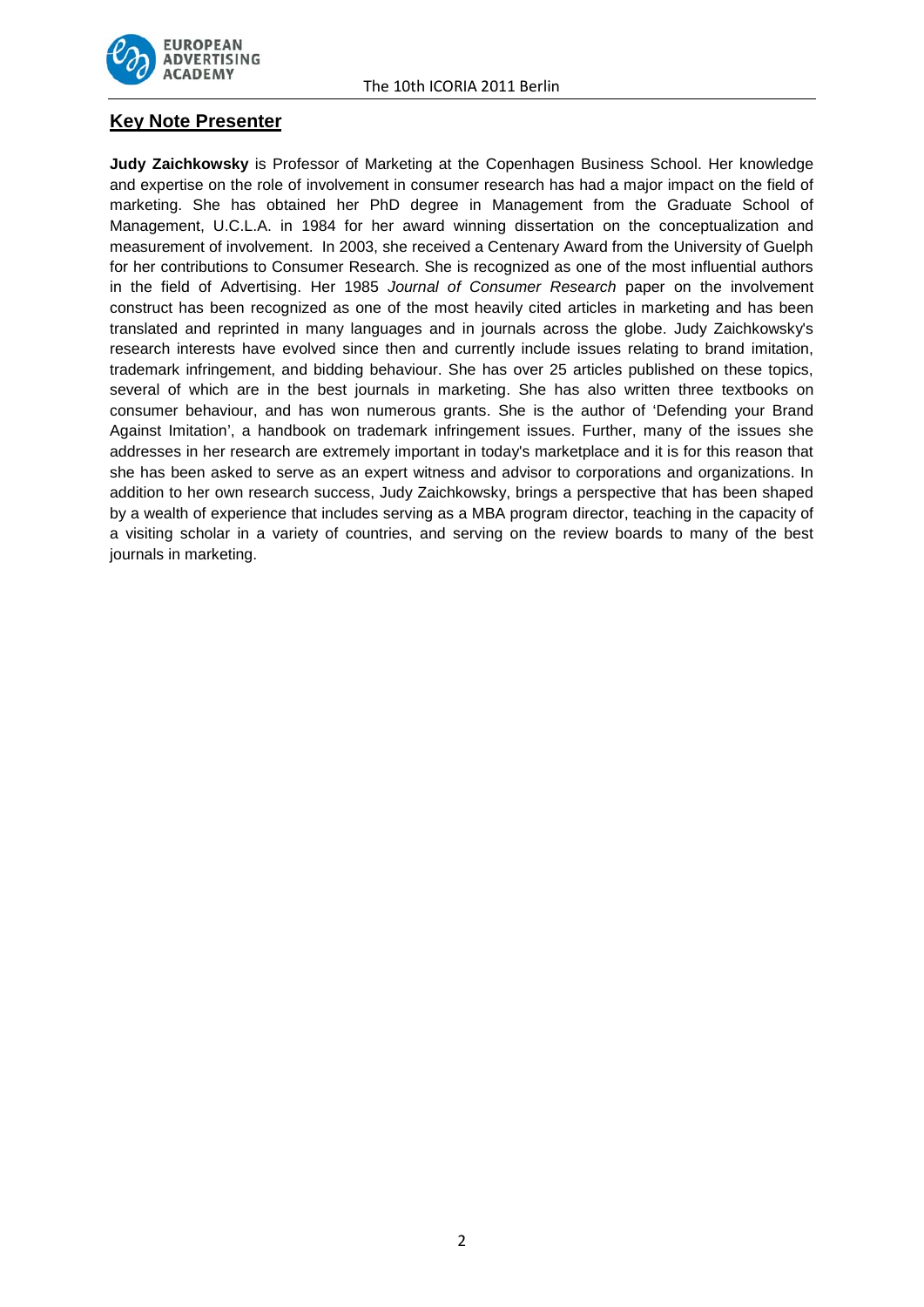

10:30-12:00

June 24<sup>th</sup> 2011 **Competitive Papers** 

## **Corporate Social Responsibility**

**Session Chair:** Marjolein Moorman **Location:** Ballroom A

**Examining CSR 2010.** HILDEGARD KELLER-KERN

**Ideal CSR Communication by Using Advertising Evaluation Tools.** CARINA HAVLICEK, MARION **SECKA** 

**Contribution of Cause-Related Marketing (CRM) to Familiar Brands: Is the Effect of Brand-Cause Fit Influenced by Level of Category Involvement?** HANNA HJALMARSON, JOHANNA GERDIN, NIKOLA TRTICA

**The Effect of Brand/Cause Fit in Cause-Related Marketing Messages.** SIMON ZEBREGS, MARJOLEIN MOORMAN

June  $24^{th}$  2011 10:30-12:00

#### **Brand Communication I**

**Session Chair:** Ralf Terlutter **Location:** Ballroom B

**The Company's View: What Drives Employer Branding?** SIMONE HOCHEGGER, RALF TERLUTTER

**Towards a Brand Model for UK University Brands.** CHRIS CHAPLEO

**The Potential Danger of Negative Free Publicity for the Consumer-Brand Relationship.** MAARTEN TOLBOOM, FRED BRONNER, EDITH SMIT

**Marketing in Restricted Industries in Egypt: The Effect of Pharmaceutical Promotion on Physicians' Brand Awareness.** SALMA YEHIA EL GUINDY, EHAB ABOU AISH, NOHA EL BASSIOUNY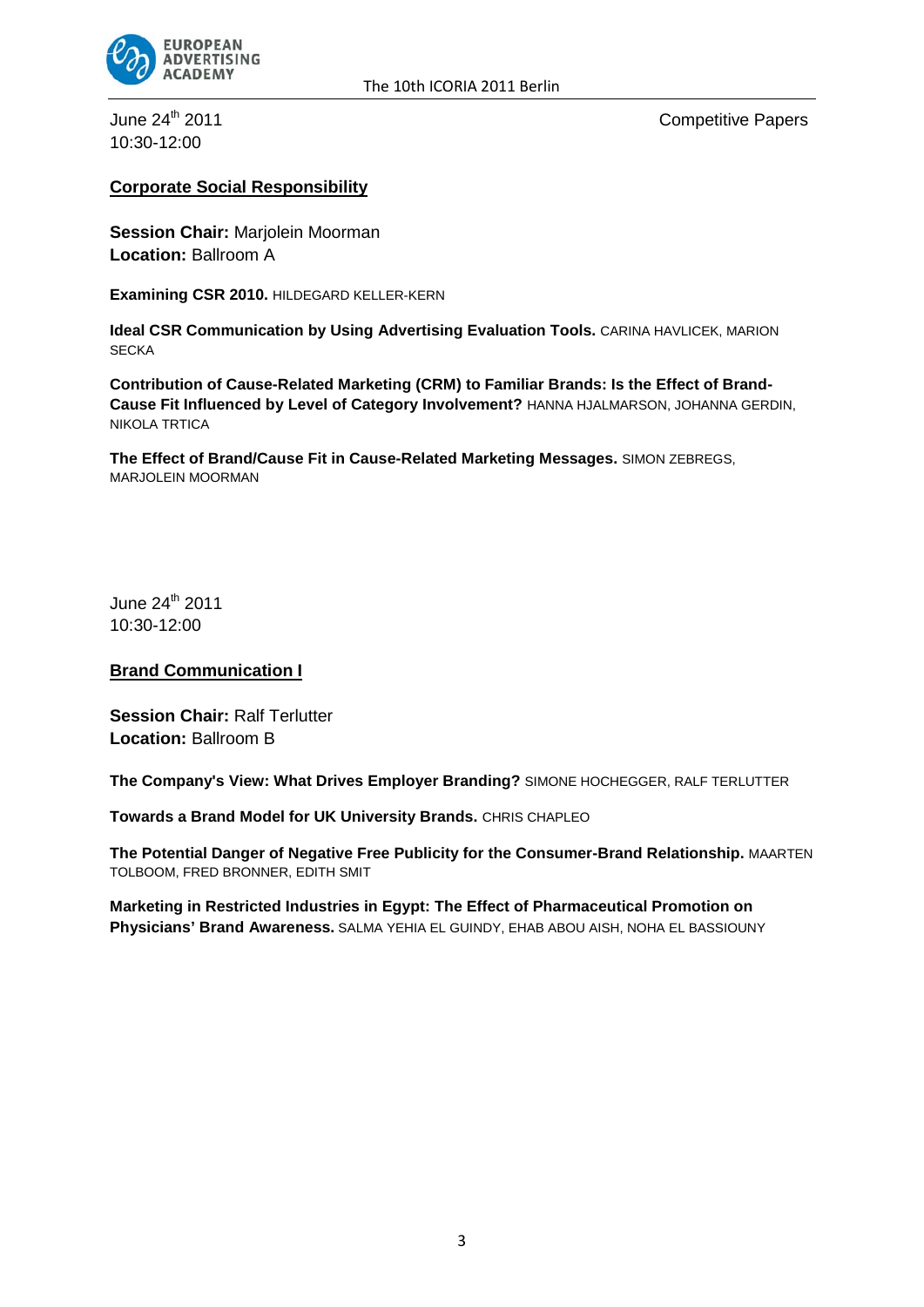

10:30-12:00

June 24<sup>th</sup> 2011 **Competitive Papers** 

## **Out-of-Home and Mobile Communications**

**Session Chair:** Franz-Rudolf Esch **Location:** Salon Humboldt

**Guerilla Product Installations: Impact of Alternative Out-of-Home Advertising.** KAI H. KRIEGER, FRANZ-RUDOLF ESCH

**The Effectiveness of Outdoor Advertising in Hong Kong.** KARA CHAN, BENJAMIN CHENG

**Assessing Gender Differences in Mobile Loyalty Promotion Acceptance.** SHINTARO OKAZAKI, ÁNGELES NAVARRO, CAROLINA LÓPEZ

**Invisible Eyes: What Makes Consumers Hesitate to Adopt Mobile Promotion?** SHINTARO OKAZAKI, ÁNGELES NAVARRO

June  $24^{th}$  2011 10:30-12:00

#### **Advertising Media and Price Promotions**

**Session Chair: Heribert Gierl Location:** Salon Corinth

**How Does Shifting Ad Budgets Impact Trust in Advertising Media?** MARTIN EISEND, SILKE KNOLL, SUSANNE SCHMIDT, RUZIYE CANBAZOGLU

**A Multiple Discrete Choice Model to Understand Multiple Media Consumption.** VIJAY VISWANATHAN

**Should Reversed Price Reductions be Accompanied by Promotion Campaigns?** CAROLIN STOCK, HERIBERT GIERL

**Are Exclusive Price Promotions before Seasonal Sales Worth it?** CAROLINE CLOONAN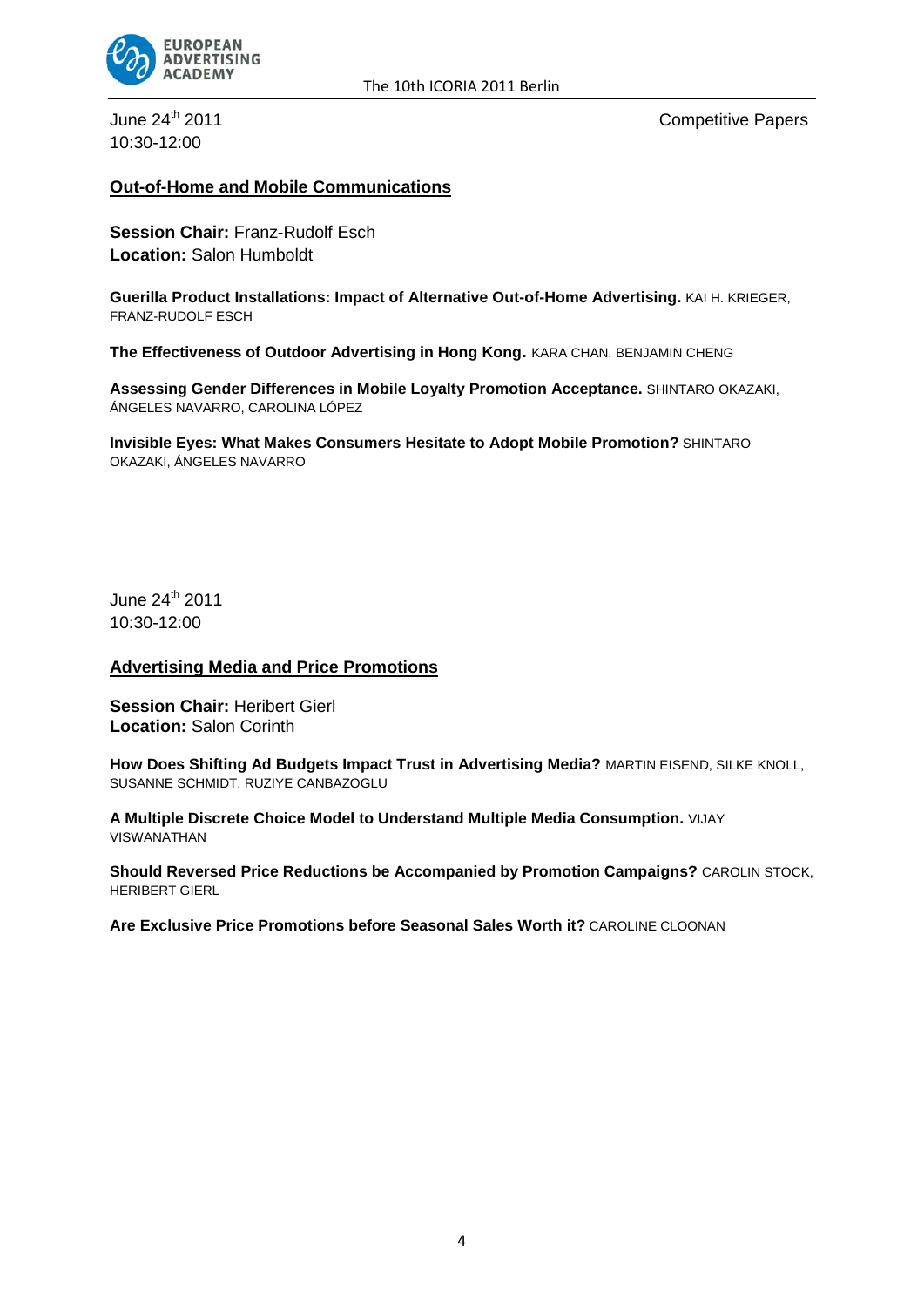

13:00-14:30

June 24<sup>th</sup> 2011 **Competitive Papers** 

## **Models in Advertising**

**Session Chair:** Lawrence Ang **Location:** Ballroom A

**Re-Reading Goffman: Studying the Impact of Male-Female Power Relations in Ads on Ad Likeability Scores.** KATJA VANDERHAEGHEN, PATRICK VYNCKE, DIETER GRAMMENS

**The Effect of the Size of Advertising Models on Consumer Appearance Self-Esteem and Product Evaluations.** VERENA HÜTTL, HERIBERT GIERL

**The Female Waist-To-Hip Ratio as Advertising Cue.** DIETER GRAMMENS, PATRICK VYNCKE, WIM **JANSSENS** 

**Choosing Celebrity Endorsers for Advertising Campaigns in China: Does Their Nationality Matter?** VANESSA APAOLAZA-IBÁÑEZ, JIAXUN HE, PATRICK HARTMANN

June 24<sup>th</sup> 2011 13:00-14:30

**Gender and Advertising**

**Session Chair:** Sandra Diehl **Location:** Ballroom B

**How Gender, Mood and Advertising Affective Tone Affect Consumer Attitudes and Purchase Intentions.** BRETT A.S. MARTIN, SIMON J. PERVAN

**The Absence of Creative Women as Judges in Advertising Awards: A Case Study of El Sol (1998-2008).** DAVID ROCA, NATALIA PUEYO, ISAM ALEGRE

**A Content Analysis of Gender Role Depiction in Belgian Television Advertising.** YANN VERHELLEN, NATHALIE DENS, PATRICK DE PELSMACKER

**The Influence of Gender on Consumer Responses to Soft-Sell Ads: A Comparative Study of High versus Low Context Cultures.** SANDRA DIEHL, BARBARA MUELLER, SHINTARO OKAZAKI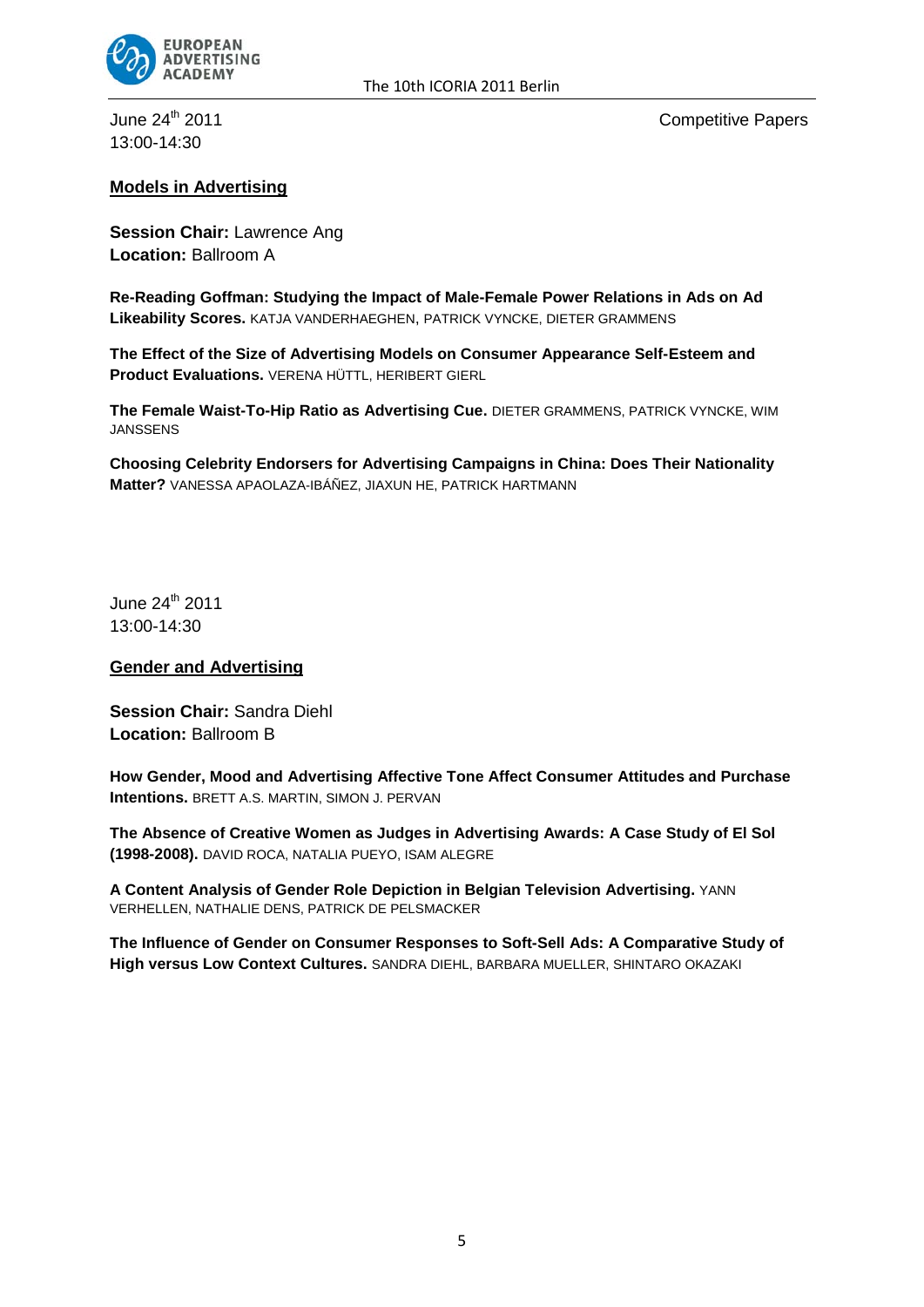

13:00-14:30

June 24<sup>th</sup> 2011 **Competitive Papers** 

## **Children and Advertising**

**Session Chair:** Martin Waiguny **Location:** Salon Humboldt

**Development and Validation of the Material Values Scale for Children.** SUZANNA J. OPREE, MONIEK BUIJZEN, EVA A. VAN REIJMERSDAL, PATTI M. VALKENBURG

**The Causal Relation Between Children's Life Satisfaction and Materialism and the Role of Advertising Exposure.** SUZANNA J. OPREE, MONIEK BUIJZEN

**Is Forbidden Fruit Sweeter? The Influence of Verbal Warnings About the Health Risks of Drinks on Children's Consumption Decisions.** GUNNAR MAU, CELINA STEFFEN, HANNA SCHRAMM-KLEIN, SASCHA STEINMANN

**Dear Baby Jesus,….: Analyzing Children's Requests for Christmas.** MARTIN K.J. WAIGUNY, ALEXANDRA PEVNY, RALF TERLUTTER

June 24<sup>th</sup> 2011 13:00-14:30

#### **Crisis Communications and Sustainability**

**Session Chair: Lars Bergkvist Location:** Salon Corinth

**Say the Right Things at the Right Moment: The Moderating Role of Stealing Thunder on the Effectiveness of Crisis Response Strategies.** AN-SOFIE CLAEYS, VEROLIEN CAUBERGHE, NINIA BAERT

**Communicating Corporate Social Responsibility as a Buffer for Crisis: Empty Promises or a Smart Strategy.** CHRISTIAN BORIS BRUNNER, FRANZ-RUDOLF ESCH, NADINE KINSCHER

**Putting a Price Tag on Nature: The Effects of Contextual Cues on Sustainable Behavior. MARIJN** H.C. MEIJERS, DIEDERIK A. STAPEL

**Effects of Green Seals of Approval on Brand Perceptions.** LARS BERGKVIST, PATRICK CROTTY, HANNA HJALMARSON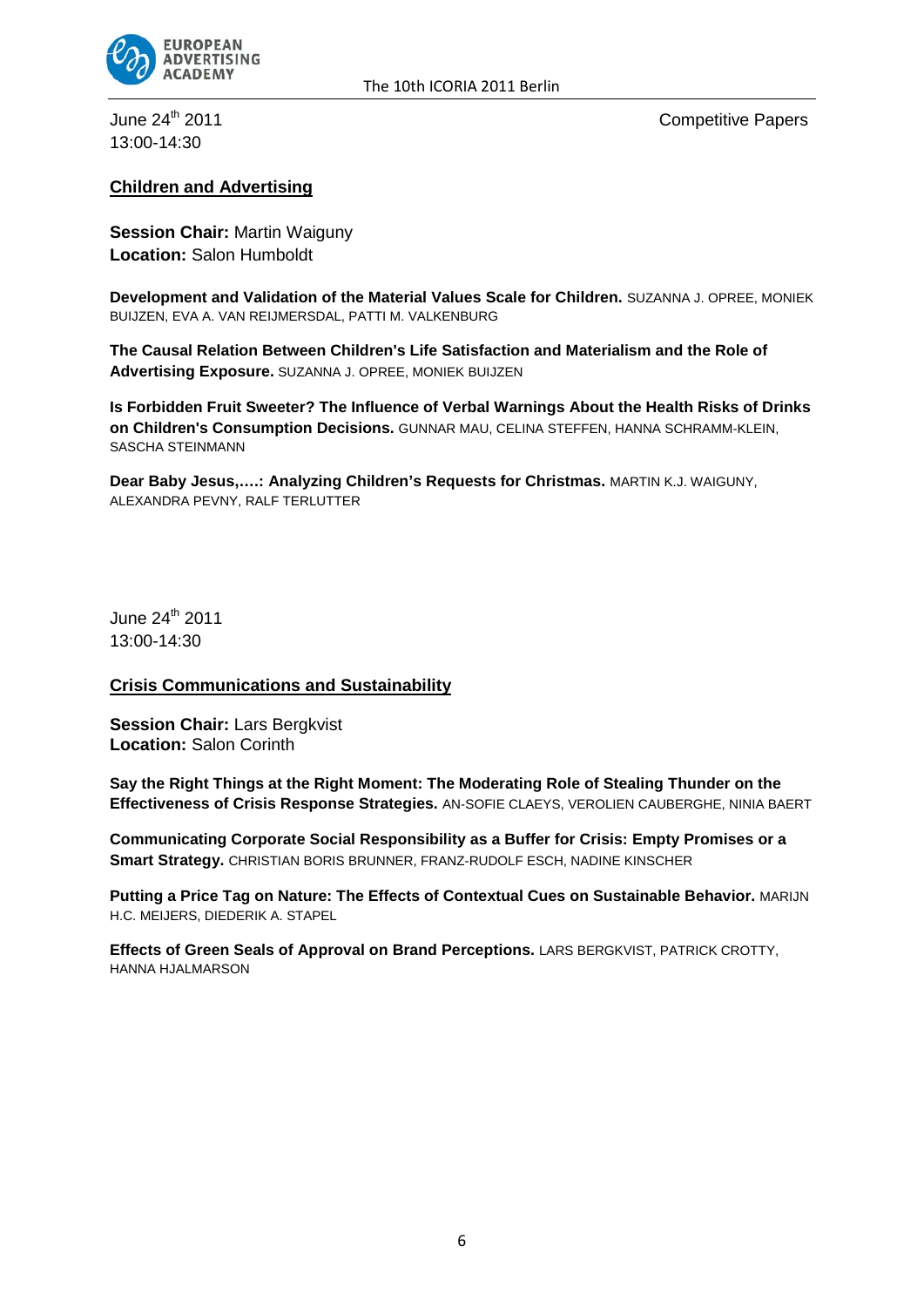

#### The 10th ICORIA 2011 Berlin

15:00-16:30

June 24<sup>th</sup> 2011 **Competitive Papers** 

#### **Advertising Messages**

**Session Chair:** Veroline Cauberghe **Location:** Ballroom A

**Time Heals Many Wounds – Explaining Immediate and Delayed Effects of Message Sidedness.** FRANZISKA KÜSTER, MARTIN EISEND

**The Impact of Message Sidedness on Teenagers' Binge Drinking Intentions: The Moderating Role of Issue Involvement.** ERLINDE CORNELIS, VEROLINE CAUBERGHE, PATRICK DE PELSMACKER

**Patronizing a Clown? The Technique of Brand Reframing in Advertisement.** NIELS NEUDECKER, FRANZ-RUDOLF ESCH

**I Believe You But I Do Not "Believe In You": Responding to Disillusioned Consumers in Advertising.** SIMON J. PERVAN

June 24<sup>th</sup> 2011 15:00-16:30

#### **Cross-Cultural Communication**

**Session Chair:** Sheila Sasser **Location:** Ballroom B

**Visual Metaphor in Advertising: Do Complexity and Culture Matter?** ANDREU VAN HOOFT, MARGOT VAN MULKEN, ULRIKE NEDERSTIGT

**The Influence of Advertising Execution Styles on Attitude and Behaviour: A Fear-Based, Cross-Cultural Experiment.** MARLIZE TERBLANCHE-SMIT, LUCEA VAN HUYSSTEEN

**The Construction of Masculinity: A Cross-Cultural Analysis of Men's Lifestyle Magazine Advertisements.** PING SHAW, YUE TAN, KWANGMI KO KIM, HONG CHENG

**Advertising Appeals in Culturally Close Countries: How Useful are Existing Frameworks?** STEPHAN DAHL, HELEN SPENCER-OATEY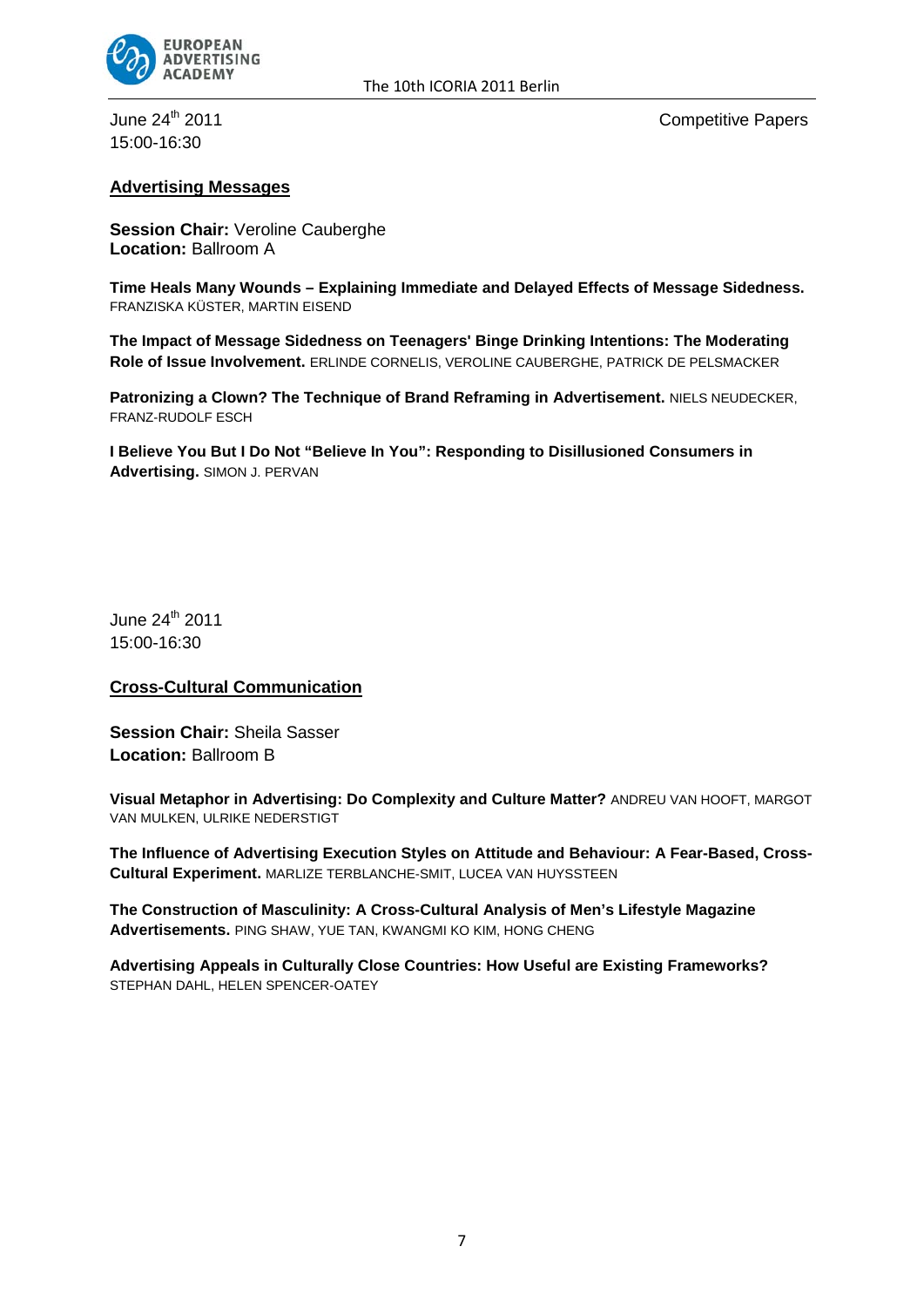

15:00-16:30

June 24<sup>th</sup> 2011 **Competitive Papers** 

## **Social Media**

**Session Chair:** Edith Smit **Location:** Salon Humboldt

**New Strategic Approaches in Corporate Brand Communication through Social Media. An Exploratory Study.** MARIA VERNUCCIO

**Interactivity Effects in Social Media Marketing on Brand Engagement: An Investigation of Underlying Mechanisms.** MARJOLIJN L. ANTHEUNIS, GUDA VAN NOORT

**The DNA of Social Media Brands: On Consumer-Brand Relationships, Brand Personality, and COBRAs.** DANIËL G. MUNTINGA, EDITH G. SMIT, MARJOLEIN MOORMAN

**Social Media in Multimedia Campaigns: Examining the Effect on Perceived Persuasive Intent, Brand and Campaign Responses.** GUDA VAN NOORT, HILDE VOORVELD

June 24<sup>th</sup> 2011 15:00-16:30

**Consumer Behaviour**

**Session Chair:** Shintaro Okazaki **Location:** Salon Corinth

**How to Structure Complex Choice Sets: The Moderating Role of Affect.** TOBIAS LANGNER, MARTIN KRENGEL

**Consumer Path Dependence in High-Tech Markets - An Analysis of the Self-Reinforcing Mechanisms Leading to Consumer Lock-In.** ALEXANDRA LANGER

**The Cumulative Effect of Transaction-Specific Satisfaction on Share of Wallet: A Longitudinal Investigation.** TIMOTHY L. KEININGHAM, LERZAN AKSOY, EDWARD C. MALTHOUSE, ALEXANDER BOUYE, BART LARIVIERE

**Factors Influencing Consumer Attitudes toward Non-Prescription Drug Advertising.** SANDRA DIEHL, RALF TERLUTTER, BARBARA MUELLER

June 24th 2011 16:30-17:15

## **Meet the Editors**

**Location:** Ballroom A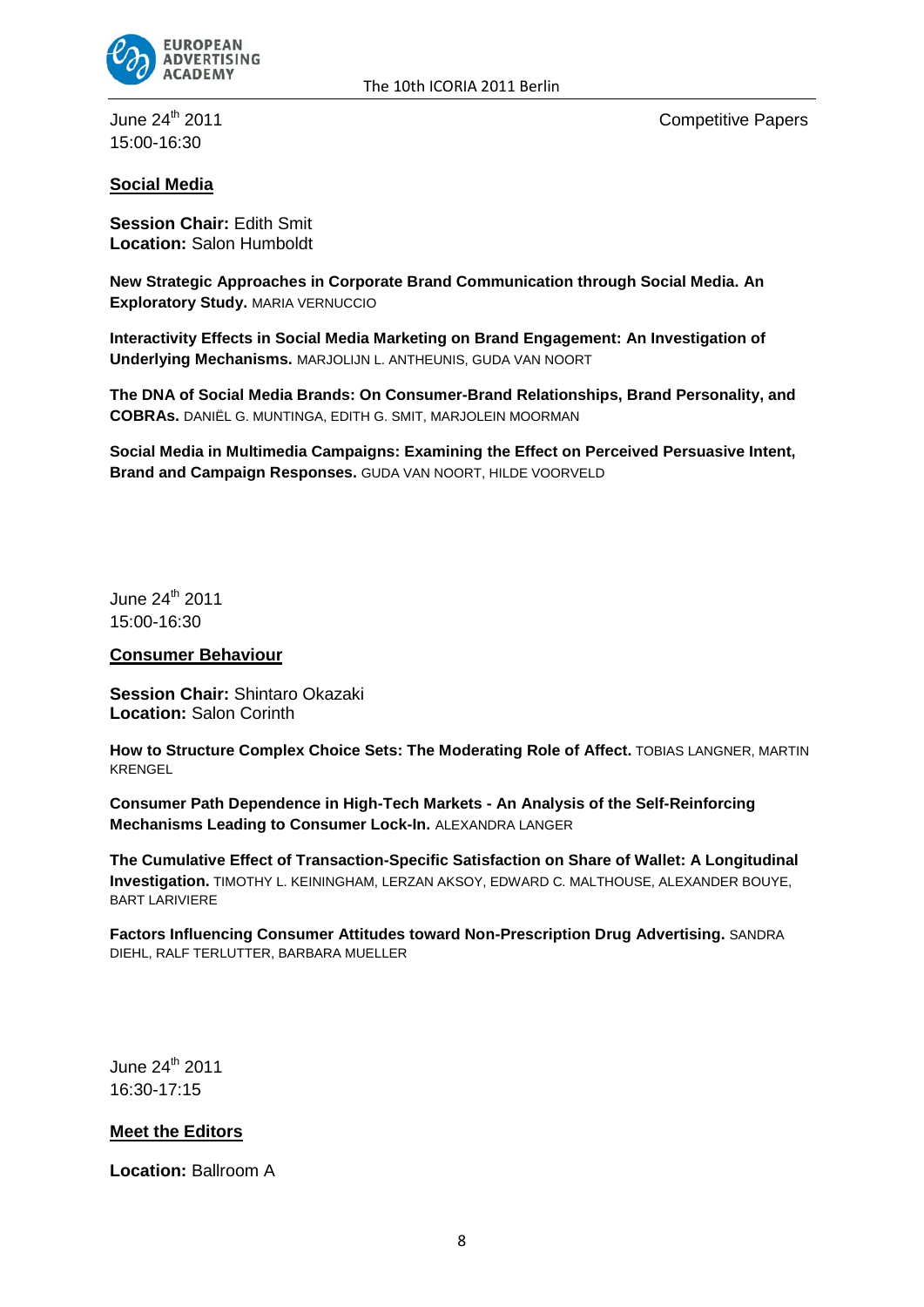

09:00-10:30

June 25<sup>th</sup> 2011 **Competitive Papers** 

#### **Messages and Processing**

**Session Chair:** Patrick De Pelsmacker **Location:** Ballroom A

**Tolerance for Ambiguity and the Effects of Probability Markers in Services Advertisements: A Study of Belgian and Croatian Consumers.** IVANA BUŠLJETA BANKS, PATRICK DE PELSMACKER

**Examining the (In)Effectiveness of Personalized Communication.** EWA MASLOWSKA, EDITH SMIT, BAS VAN DEN PUTTE

**Affective Involvement in Advertising Effectiveness: Implications for Interpretation of Print Advertisements.** ANNIE DANBURY, KATHLEEN MORTIMER

**What Do We Feel When We Look? Eye-Tracking and Brain Waves Help to Better Understand the Advertising Processing.** MICHAŁ MATUKIN, RAFAŁ OHME

June 25<sup>th</sup> 2011 09:00-10:30

#### **Brand Communication II**

**Session Chair:** Hanna Gendel-Guterman **Location:** Ballroom B

**Own Name or Independent Trademark as Private Label Brand - Does the Name Really Matter for Retailers?** HANNA GENDEL-GUTERMAN, SHALOM LEVY

**Creation of an Instrument to Measure the Archetypes of Brands**. SABRINE DORNELLES, DANIEL **TENA** 

**Because There are Sprinters and Marathon Runners: The Influence of Logo (Re)Designs on Logo Recognition.** BO VAN GRINSVEN, ENNY DAS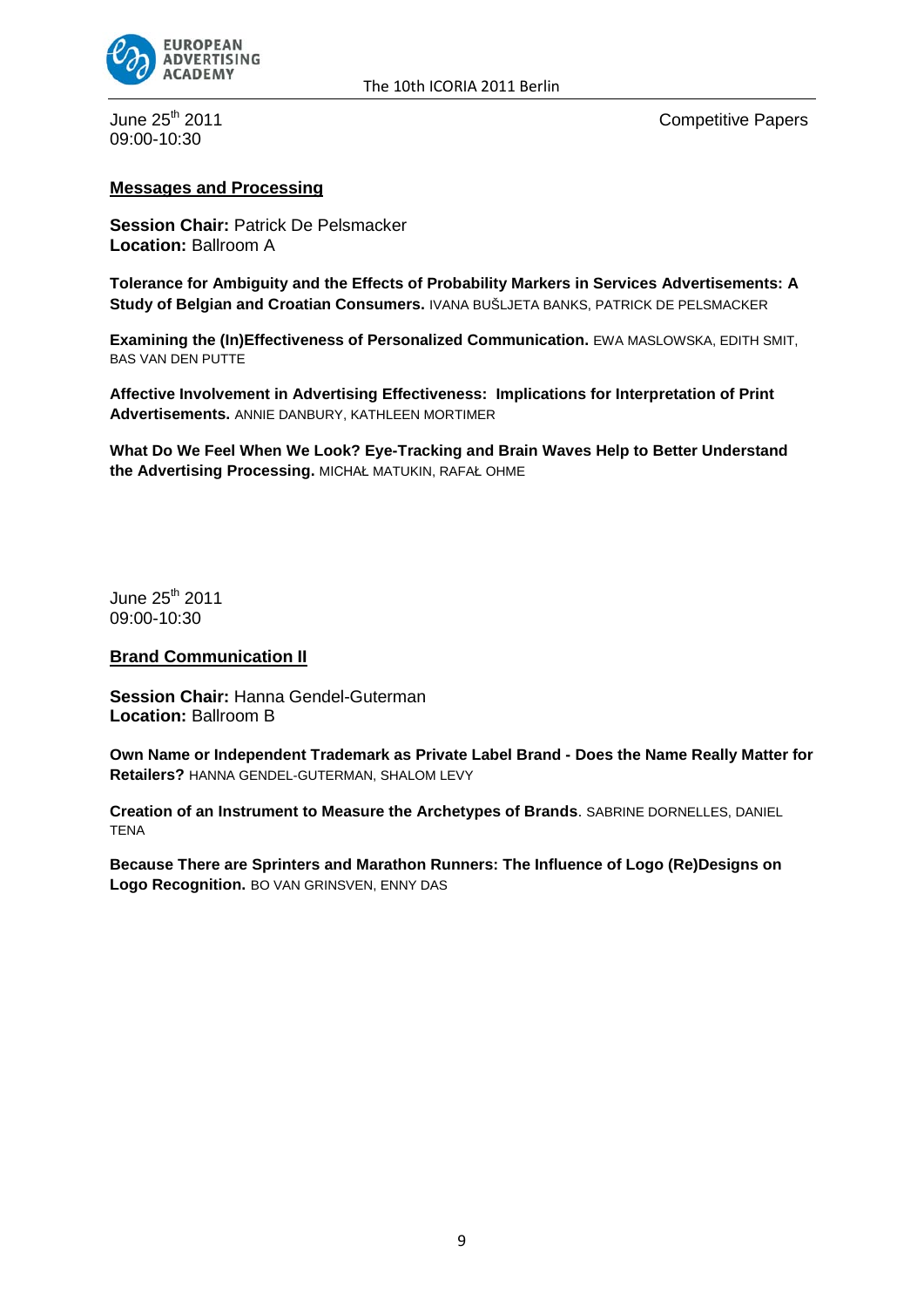

09:00-10:30

June 25<sup>th</sup> 2011 **Competitive Papers** 

#### **Music and Imagery in Advertising**

**Session Chair:** Larry Percy **Location:** Salon Humboldt

**The Chill Factor: Improving Ad Responses by Employing Chill-Inducing Background Music.**  IVAR VERMEULEN, TILO HARTMANN, ANNE-MARIE WELLING, ENNY DAS

**The Influence of Music in Advertising on Brand Awareness and Brand Image.** FRIDRIK EYSTEINSSON, KARI KRISTINSSON, KATRÍN HALLDÓRSDÓTTIR

**Nature in Advertising: Feels Real?** PATRICK HARTMANN, VANESSA APAOLAZA-IBÁÑEZ

**Color Versus Black-and-White: An ELM Approach to Understand Convincing Dullness.** TIM **SMITS** 

June 25<sup>th</sup> 2011 09:00-10:30

#### **Word-of-mouth**

**Session Chair:** Günter Silberer **Location:** Salon Corinth

**What External Factors Influence Recommenders to Recommend?** DON E. SCHULTZ, MARTIN P. BLOCK

**"Fruit Fight": Schadenfreude and Word-of-Mouth Among Consumer Groups**. CHARLOTTE VONKEMAN, JAAP W. OUWERKERK, WILCO W. VAN DIJK

**Tell-a-Friend Services as Online Advertising.** GÜNTER SILBERER, CHRISTOPH HENNING, SASCHA STEINMANN

**Humanizing Online Brand Communications in Response to Negative Word of Mouth: The Effects of Proactive and Reactive Webcare.** GUDA VAN NOORT, LOTTE M. WILLEMSEN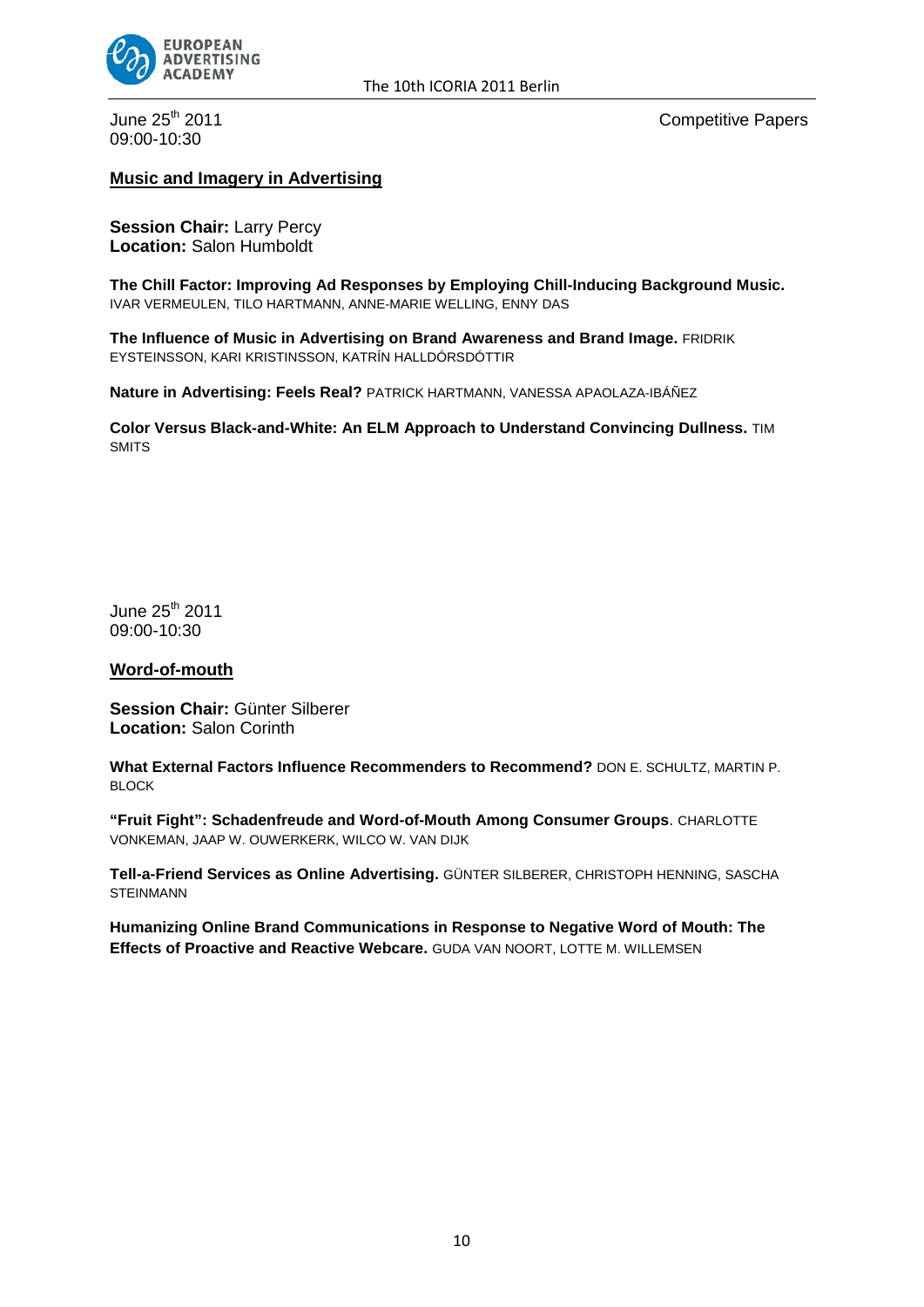

11:00-12:30

June 25<sup>th</sup> 2011 **Competitive Papers** 

## **Online Communication**

**Session Chair:** Nathalie Dens **Location:** Ballroom A

**Perceived Usefulness of Online Reviews: Investigating Balance and Sequence Effects.** NATHALIA PURNAWIRAWAN, PATRICK DE PELSMACKER, NATHALIE DENS

**An Exploratory Investigation of a Brand Equity Model for an Internet Portal Website.** G. RUSSELL MERZ

**Building Brands with Interactive Websites? The Influence of Perceived Interactivity and Prior Brand Experience on Brand Relationship and Brand Image.** HILDE VOORVELD, GUDA VAN NOORT, MERYL DUIJN

**Effects of Design Features on Liking of Brand Postings on Facebook.** PHILIPP RAUSCHNABEL, SANDRA PRAXMARER, BJÖRN S. IVENS

June  $25<sup>th</sup>$  2011 11:00-12:30

#### **Ethnicity and Age**

**Session Chair:** Alexander Fischer **Location:** Ballroom B

**The Influence of Ethnic Source on the Perceptions and Attitudes of the Public towards Commercial and Institutional Advertising.** JESÚS BERMEJO BERROS, ESTHER MARTÍNEZ PASTOR

**Age Differences in Liking and Recall of Arousing Television Commercials.** MARGOT VAN DER GOOT, EVA VAN REIJMERSDAL

**Grey Consumers and Advertising Effectiveness: A European Study.** BARBARA CZARNECKA

**Shame On You!: How Ethnic Minority Youth Look at Sexual Advertising Images.** JOYCE KOEMAN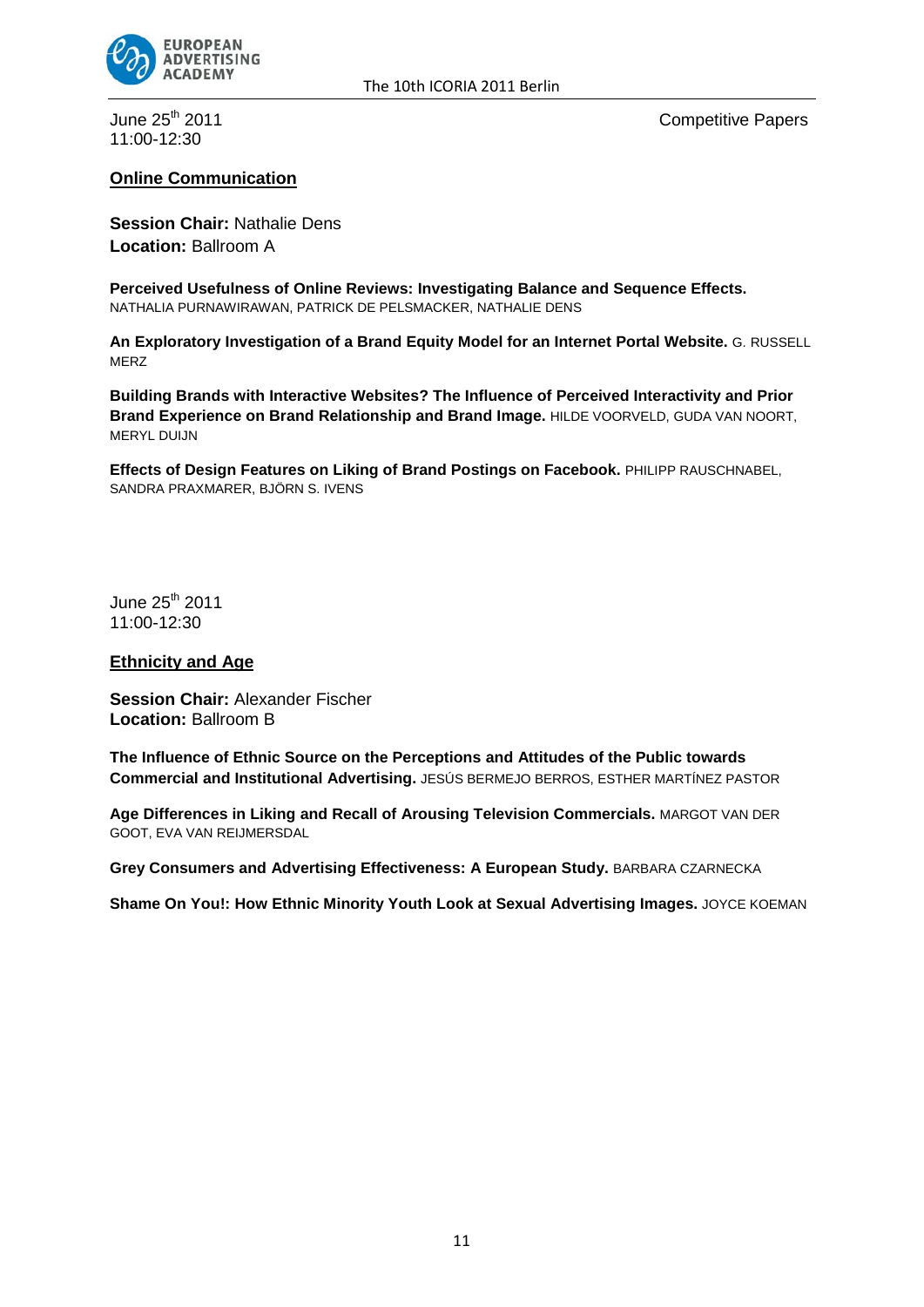

11:00-12:30

June 25<sup>th</sup> 2011 **Competitive Papers** 

## **Threat Appeals in Advertising**

**Session Chair:** Wim Janssens **Location:** Salon Humboldt

**The Processing of Threat Appeals in the Prevention of Obesity: A Focus on Gender and Weight Differences.** BIRGIT WAUTERS, MALAIKA BRENGMAN, WIM JANSSENS

**Terrifying Advertisements, High Sales Figures: The Effects of Mortality Salience in Advertising.** ROLIEN DUIVEN, ENNY DAS, IVAR VERMEULEN

**The Impact of Level of Threat and Self-Efficacy on Consumer Responses for Commercial Products. The Moderating Role of Self-Esteem.** TINE FASEUR, VEROLIEN CAUBERGHE, ERLINDE CORNELIS, AN-SOFIE CLAEYS

**Promoting Dental Hygiene to Children: Traditional and Interactive Media Following Threat Appeals.** KATARINA PANIĆ, VEROLIEN CAUBERGHE, PATRICK DE PELSMACKER

June 25<sup>th</sup> 2011 11:00-12:30

**New Frameworks and Approaches**

**Session Chair:** Don Schultz **Location:** Salon Corinth

**From CM to CRM to CN²: A Research Agenda for the Marketing Communications Transition.** DON SCHULTZ, EDWARD C. MALTHOUSE, DOREEN PICK

**The Marketers' Perspective on Consumer-Brand Engagement: A Grounded Theory Approach.** ROSSELLA C. GAMBETTI, GUENDALINA GRAFFIGNA, SILVIA BIRAGHI

**How to Win Back Inactive Customers: Assessing the Effectiveness of QR CODE Loyalty Campaign.** SHINTARO OKAZAKI, ÁNGELES NAVARRO, SARA CAMPO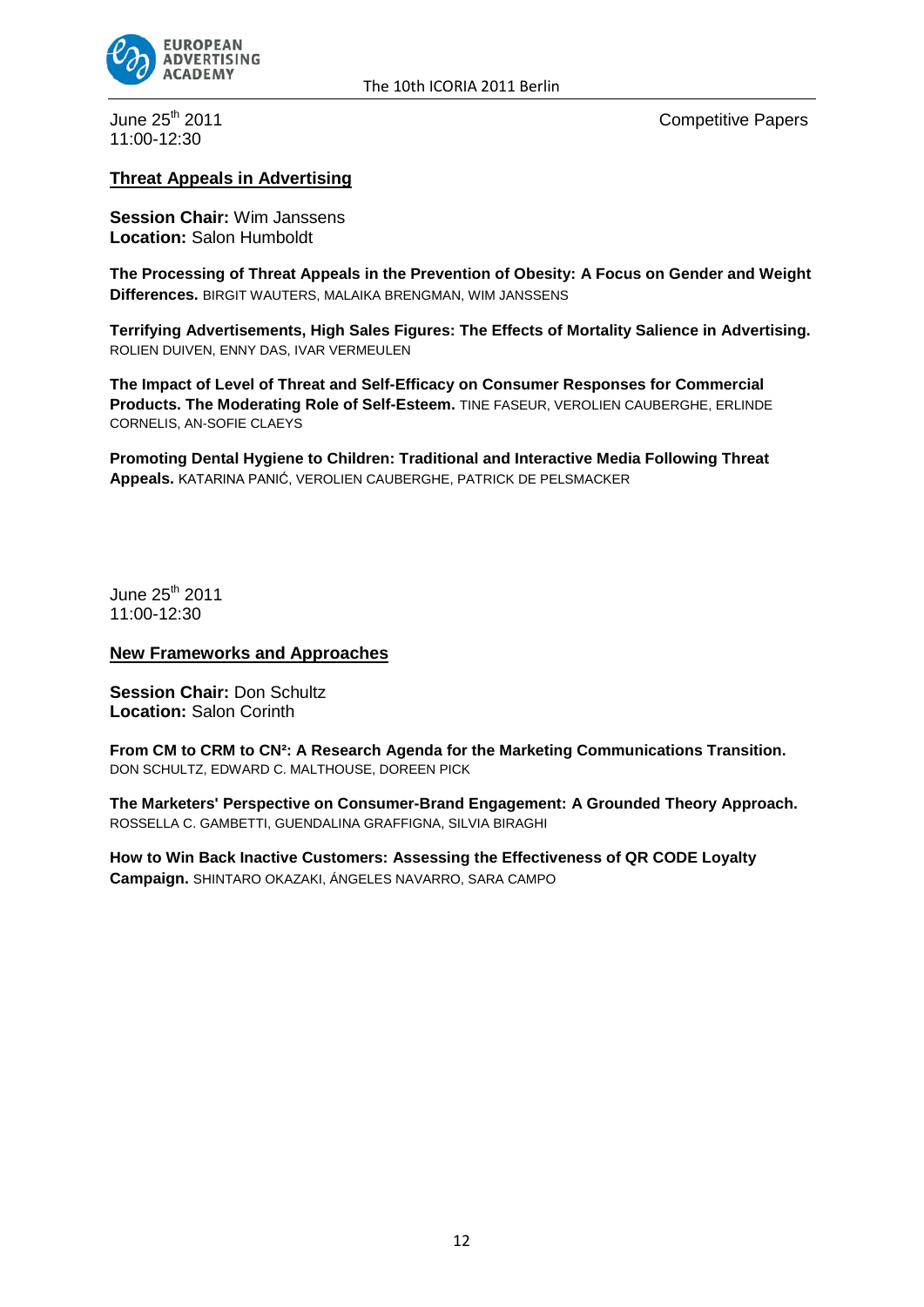

13:30-15:00

June 25<sup>th</sup> 2011 **Competitive Papers** 

## **Advergames**

**Session Chair:** Christian Brunner **Location:** Ballroom A

**Putting Brands into Play: How Player Experiences Influence the Effectiveness of In-Game Advertising.** LAURA HERREWIJN, KAROLIEN POELS

**Does Playing an Adgame Change Players' Attitude toward the Brand?** CELINA STEFFEN, HANNA SCHRAMM-KLEIN, GUNNAR MAU

**Play Buddies or Space Invaders? Exploring Medium-Specific Factors and their Relation with Game Genre in the Study of Attitudes towards In-Game Advertising.** KAROLIEN POELS, WIM JANSSENS, LAURA HERREWIJN

**Children's Responses to Advergames: The Role of Game and Child Characteristics.** EVA VAN REIJMERSDAL, ESTHER ROZENDAAL, MONIEK BUIJZEN

June 25<sup>th</sup> 2011 13:30-15:00

#### **Resistance to Marketing Communication**

**Session Chair:** Robert Heath **Location:** Ballroom B

**Resistance towards Persuasion: Differences Between Non-Profit and Commercial Advertising.** CARMEN R. BOOGAARD, MARIEKE L. FRANSEN

**Advertising Avoidance Strategies in Emerging Economies: Exploring Gender Differences.** DAN ALEX PETROVICI, JOHN B. FORD, SVETLA MARINOVA, MARIN MARINOV

**Anti-Consumption to Mitigate Climate Change: An International Study of Internal and External Influences.** JOSÉ MANUEL ORTEGA EGEA, NIEVES GARCÍA DE FRUTOS

**The Effect of Location on Perceived Intrusiveness of Mobile Advertisements**. ARIEF ERNST HÜHN, VASSILIS-JAVED KHAN, KOOS NUIJTEN, MARNIX VAN GISBERGEN, ANDRÉS LUCERO, PAUL KETELAAR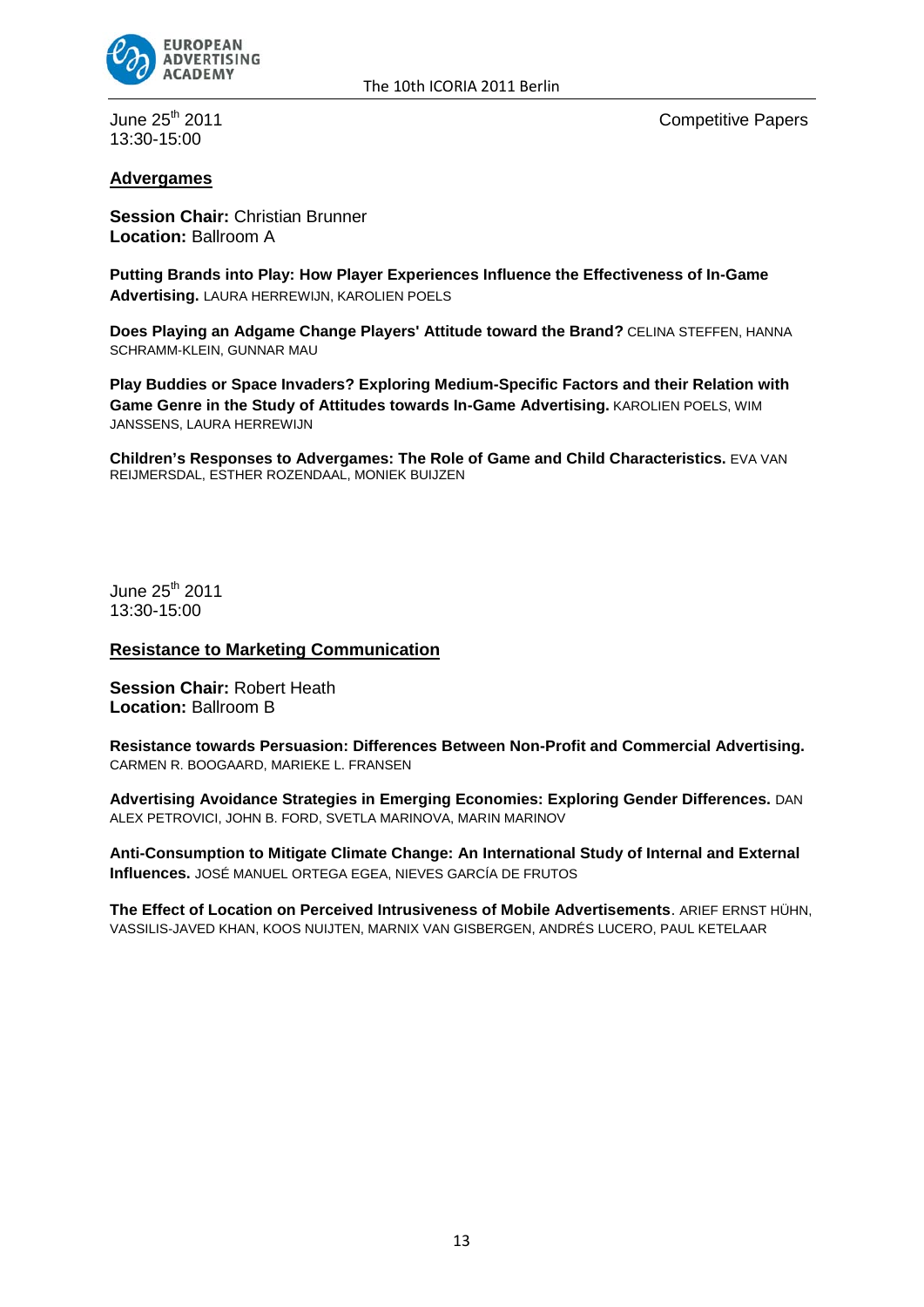

13:30-15:00

June 25<sup>th</sup> 2011 **Competitive Papers** 

## **Creativity**

**Session Chair:** John Rossiter **Location:** Salon Humboldt

**Carefully Creative - Creative Media Choice as a Signal of Consumer Care.** SARA ROSENGREN, MICAEL DAHLÉN

**Effects of Incubation on Selection and Configuration Creative Task in Advertising.** TOBIAS LANGNER, LAWRENCE ANG, SARAH HELLEBRANDT

**When Bad is Good: The Creative Conundrum of Agency-Client Relationships.** SHEILA L. SASSER, SCOTT KOSLOW

**A Gendered View on Account Assignment in Creative Departments.** DAVID ROCA, NATALIA PUEYO

June 25<sup>th</sup> 2011 13:30-15:00

#### **Print Advertising**

**Session Chair:** Barbara Mueller **Location:** Salon Corinth

**Selling Food and Fitness to Kids and Parents: A Content Analysis of Magazine Advertisements.** BARBARA MUELLER, K. TIM WULFEMEYER, JESSICA S. CASTONGUAY

**Look Into My Eyes…The Power of Gaze Cues in Print Advertising.** SAMUEL B. HUTTON, SARAH NOLTE

**Emotionality in German Business-to-Business Print Advertisements.** BRITTA SALANDER

**The Perception of Print Advertising in the New Strategies of Hybridisation of Genres.** JESÚS BERMEJO BERROS, BELINDA DE FRUTOS TORRES, PATRICIA COUDERCHON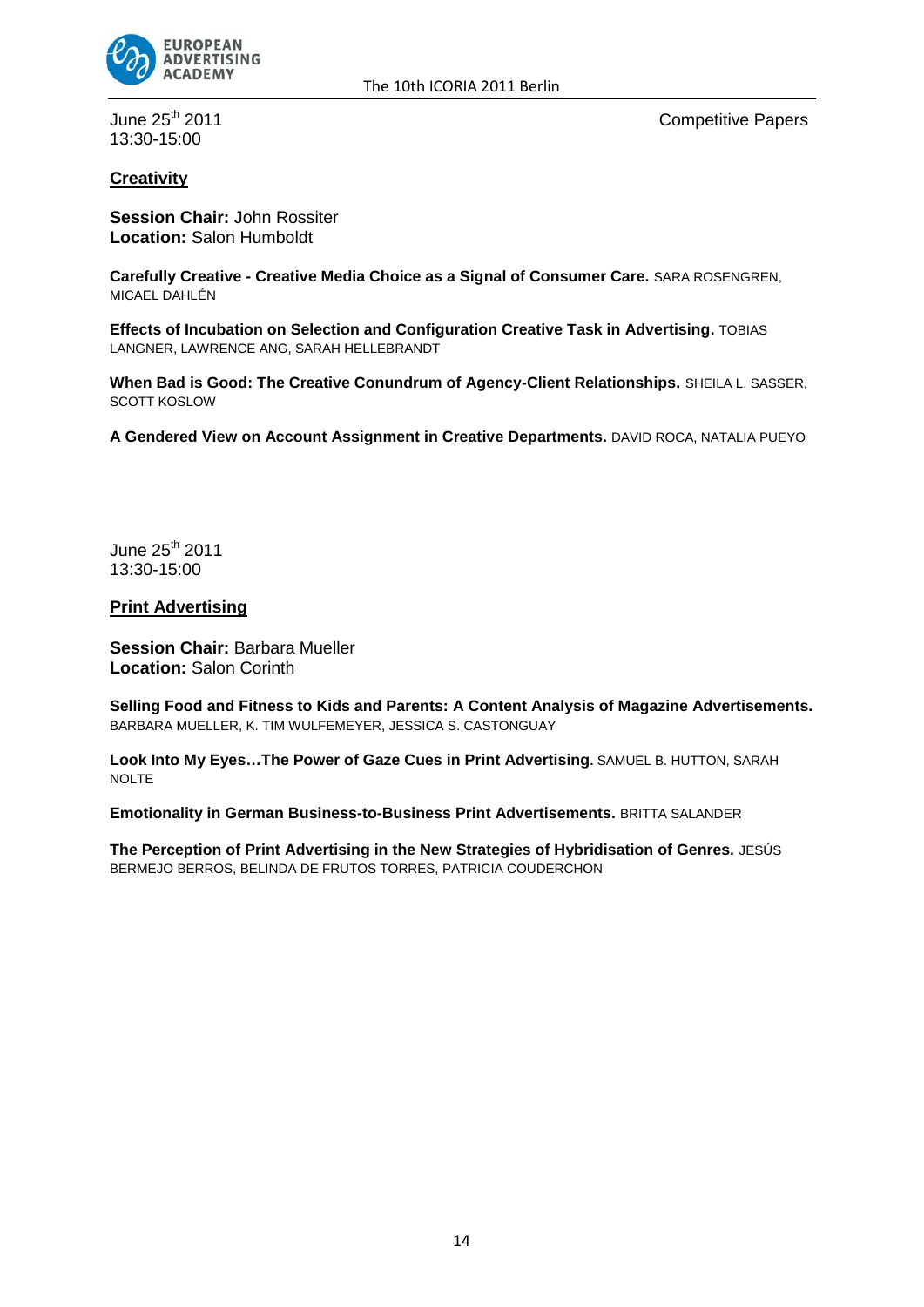

June 25<sup>th</sup> 2011 15:30-16:40

## **Product Placement**

**Session Chair:** Margit Enke **Location:** Ballroom A

**Subtle Sophistry Versus Savvy Strategy: A Critical Review of the Potential Efficacy of Product Placement Regulations.** LYNNE EAGLE, YVETTE MOREY, STEPHAN DAHL, JULIA VERNE

**The Effect of Flow on Implicit Recall of In-Game Brand Placements.** SNEZHANKA KAZAKOVA, VEROLIEN CAUBERGHE, DIETER THIJS

**Television Brand Placement: Exploring the Effects of Program-Induced Mood on Explicit and Implicit Brand Memory.** PEGGY RATHMANN, ALEXANDER LEISCHNIG, MARGIT ENKE

June  $25<sup>th</sup>$  2011 15:30-16:40

#### **Sponsorship**

**Session Chair:** Fred Bronner **Location: Ballroom B** 

**Dynamic Effects of Sponsoring: How Sponsorship Awareness Develops Over Time.** MEREL WALRAVEN, TAMMO H.A. BIJMOLT, RUUD H. KONING

**An Exploratory Study of Negative Brand Effects of Sponsorships.** LARS BERGKVIST, ROBERT JOHANSSON, DANNE NILSSON

**Effects of Brand-Incongruent Sponsorships and the Role of Consumer Brand Experience.** FREDRIK TÖRN**,** MICAEL DAHLÉN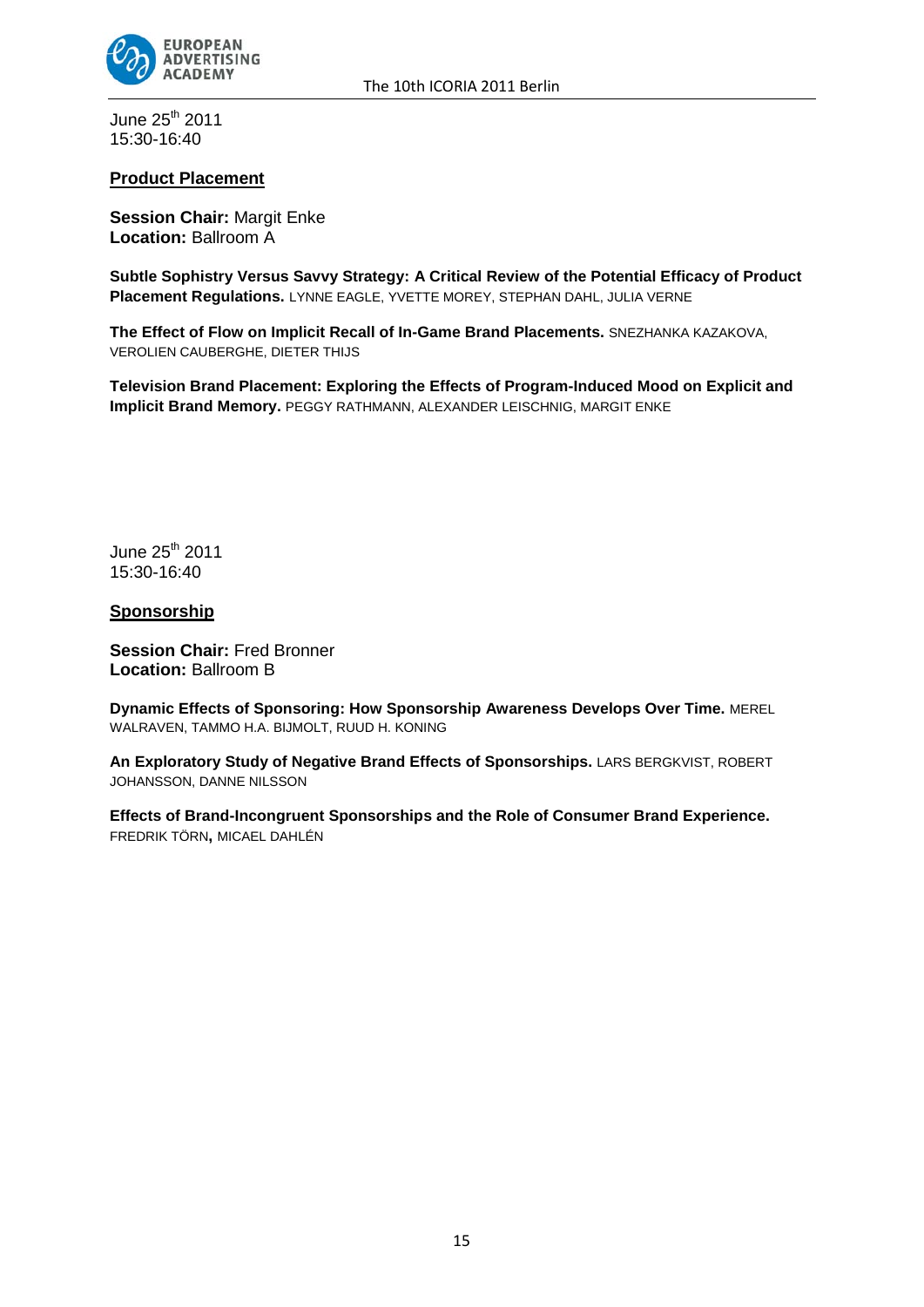

## **Best Paper Award**

A cash prize of €400 sponsored by the *International Journal of Advertising* will be awarded to the best paper submitted. The shortlist has been proposed by the Selection Committee based on the highest review scores during the paper selection procedure. The final winner has been selected by a jury based on blind reviews, and will be announced at the Conference Dinner on Friday, June 24.

#### **Nominated papers**

**How Does Shifting Ad Budgets Impact Trust in Advertising Media?** MARTIN EISEND, SILKE KNOLL, SUSANNE SCHMIDT, RUZIYE CANBAZOGLU

**The Cumulative Effect of Transaction-Specific Satisfaction on Share of Wallet: A Longitudinal Investigation.** TIMOTHY L. KEININGHAM, LERZAN AKSOY, EDWARD C. MALTHOUSE, ALEXANDER BOUYE, BART LARIVIERE

**Time Heals Many Wounds – Explaining Immediate and Delayed Effects of Message Sidedness.** FRANZISKA KÜSTER, MARTIN EISEND

**Is Forbidden Fruit Sweeter? The Influence of Verbal Warnings About the Health Risks of Drinks on Children's Consumption Decisions.** GUNNAR MAU, CELINA STEFFEN, HANNA SCHRAMM-KLEIN, SASCHA STEINMANN

**Children's Responses to Advergames: The Role of Game and Child Characteristics.** EVA VAN REIJMERSDAL, ESTHER ROZENDAAL, MONIEK BUIJZEN

**Building Brands with Interactive Websites? The Influence of Perceived Interactivity and Prior Brand Experience on Brand Relationship and Brand Image.** HILDE VOORVELD, GUDA VAN NOORT, MERYL DUIJN

**Jury:**

Sandra Diehl, Klagenfurt University (Treasurer and EAA board member) Patrick De Pelsmacker, University of Antwerp (EAA board member) Shintaro Okazaki, Universidad Autónoma de Madrid (EAA board member) Charles R. Taylor, Villanova University (Editor International Journal of Advertising)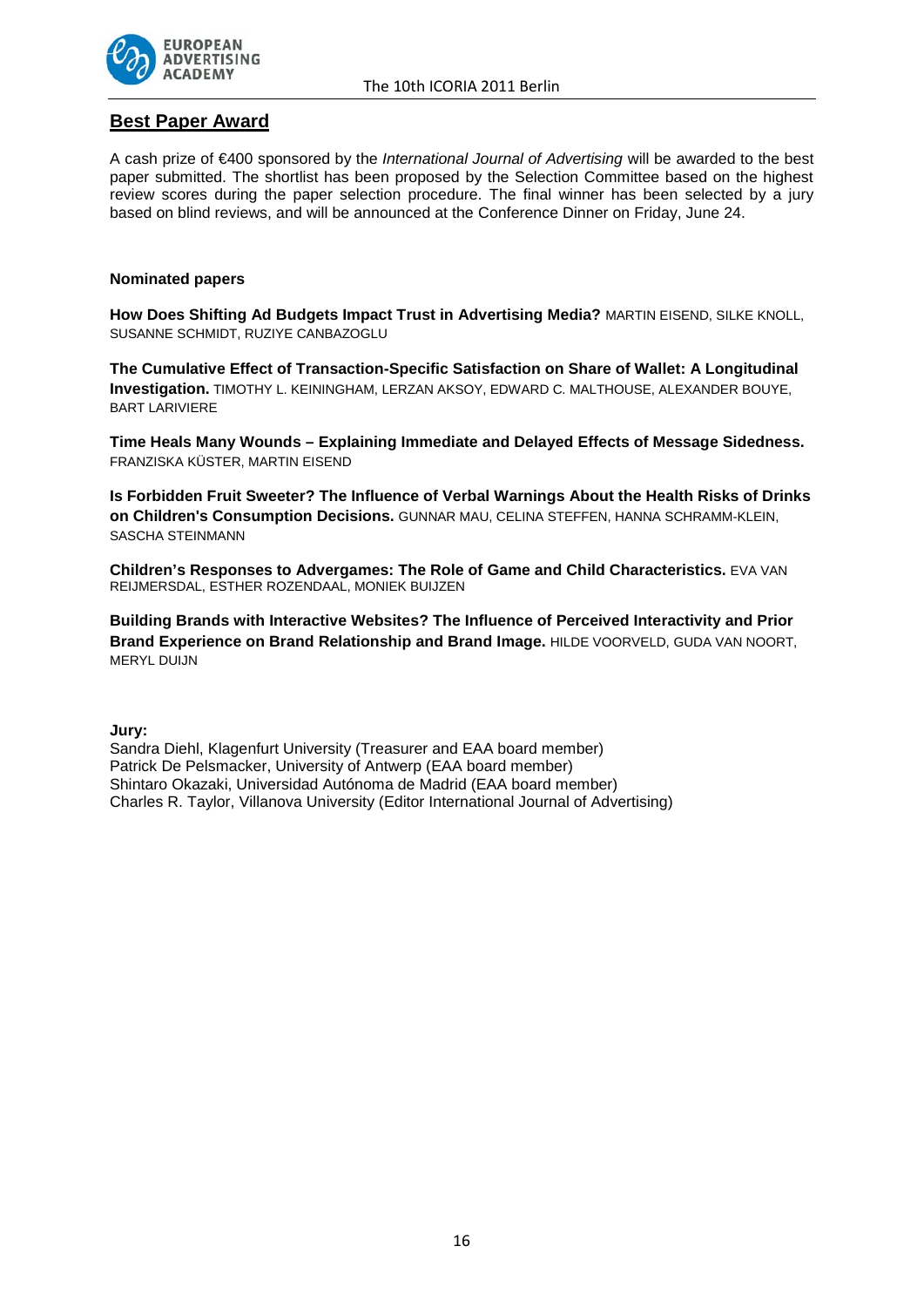

## **Best Student Paper Award**

The award goes to the best paper presented by a Ph.D. candidate. The objective of this award is to encourage young scholars in developing and pursuing their academic careers.

The shortlist has been proposed by the Selection Committee based on the highest review scores during the paper selection procedure. The final winner has been selected by a jury based on blind reviews, and will be announced at the Conference Dinner on Friday, June 24.

#### **Nominated papers**

**The Effect of Location on Perceived Intrusiveness of Mobile Advertisements**. ARIEF ERNST HÜHN, VASSILIS-JAVED KHAN, KOOS NUIJTEN, MARNIX VAN GISBERGEN, ANDRÉS LUCERO, PAUL KETELAAR

**The Effect of Flow on Implicit Recall of In-Game Brand Placements.** SNEZHANKA KAZAKOVA, VEROLIEN CAUBERGHE, DIETER THIJS

**Promoting Dental Hygiene to Children: Traditional and Interactive Media Following Threat Appeals.** KATARINA PANIĆ, VEROLIEN CAUBERGHE, PATRICK DE PELSMACKER

**Dynamic Effects of Sponsoring: How Sponsorship Awareness Develops Over Time.** MEREL WALRAVEN, TAMMO H.A. BIJMOLT, RUUD H. KONING

**Jury:**

Peter Neijens, University of Amsterdam (Past president EAA) Charles R. Taylor, Villanova University (Editor International Journal of Advertising) Ralf Terlutter, Klagenfurt University (President-elect EAA)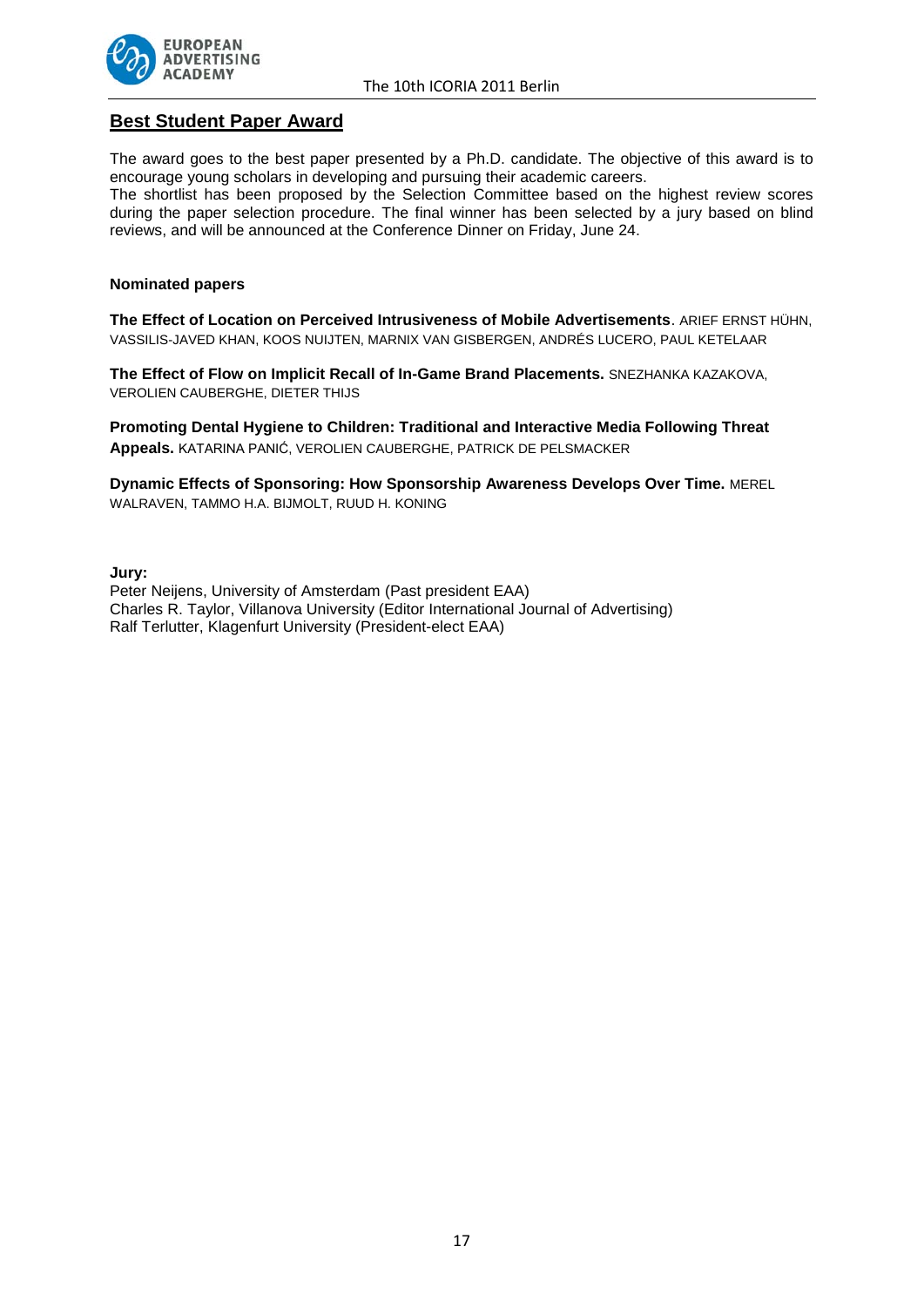

# **Special thanks to our reviewers**

| <b>Last Name</b>    | <b>First Name</b> |
|---------------------|-------------------|
| Aaltonen            | Heli              |
| Akturan             | Ulun              |
| Ang                 | Lawrence          |
| Anschutz            | Doeschka          |
| Apaolaza-Ibáñez     | Vanessa           |
| Beard               | Fred K.           |
| Beckman             | Suzanne C.        |
| <b>Beentjes</b>     | Hans              |
| Boerman             | Sophie            |
| Bronner             | Fred              |
| Buijzen             | Moniek            |
| Cauberghe           | Verolien          |
| Das                 | Enny              |
| De Pelsmacker       | Patrick           |
| Dens                | Nathalie          |
| Diehl               | Sandra            |
| Eisend              | Martin            |
| Etayo               | Cristina          |
| Gambetti            | Rossella C.       |
| García-Arrizabalaga | Inaki             |
| Gierl               | Heribert          |
| Grammens            | Dieter            |
| Hartmann            | Patrick           |
| Hendriks            | Hanneke           |
| Hochegger           | Simone            |
| <b>Hudders</b>      | Liselotte         |
| Janssens            | Wim               |
| Jiménez-Castillo    | David             |
| Kapareliotis        | Ilias             |
| Keer                | Mario             |
| Kerkhof             | Peter             |
| Ketelaar            | Paul              |
| Krieger             | Kai               |
| Langner             | Tobias            |
| Lee                 | Sang Yeal         |
| Lester Roushanzamir | Elli              |
| Malthouse           | Edward            |
| Martensen           | Anne              |
| Maslowska           | Ewa               |
| Mau                 | Gunnar            |
| Meurs               | Lex               |
| Micu                | Anca Cristina     |
| Milosavljevic       | Milica Milosa     |
| Moorman             | Marjolein         |
| Mueller             | <b>Barbara</b>    |
| Mulholland          | Gary              |
| Muntinga            | Daan              |
| Neijens             | Peter             |
| Okazaki             | Shintaro          |
| Opree               | Suzanna J.        |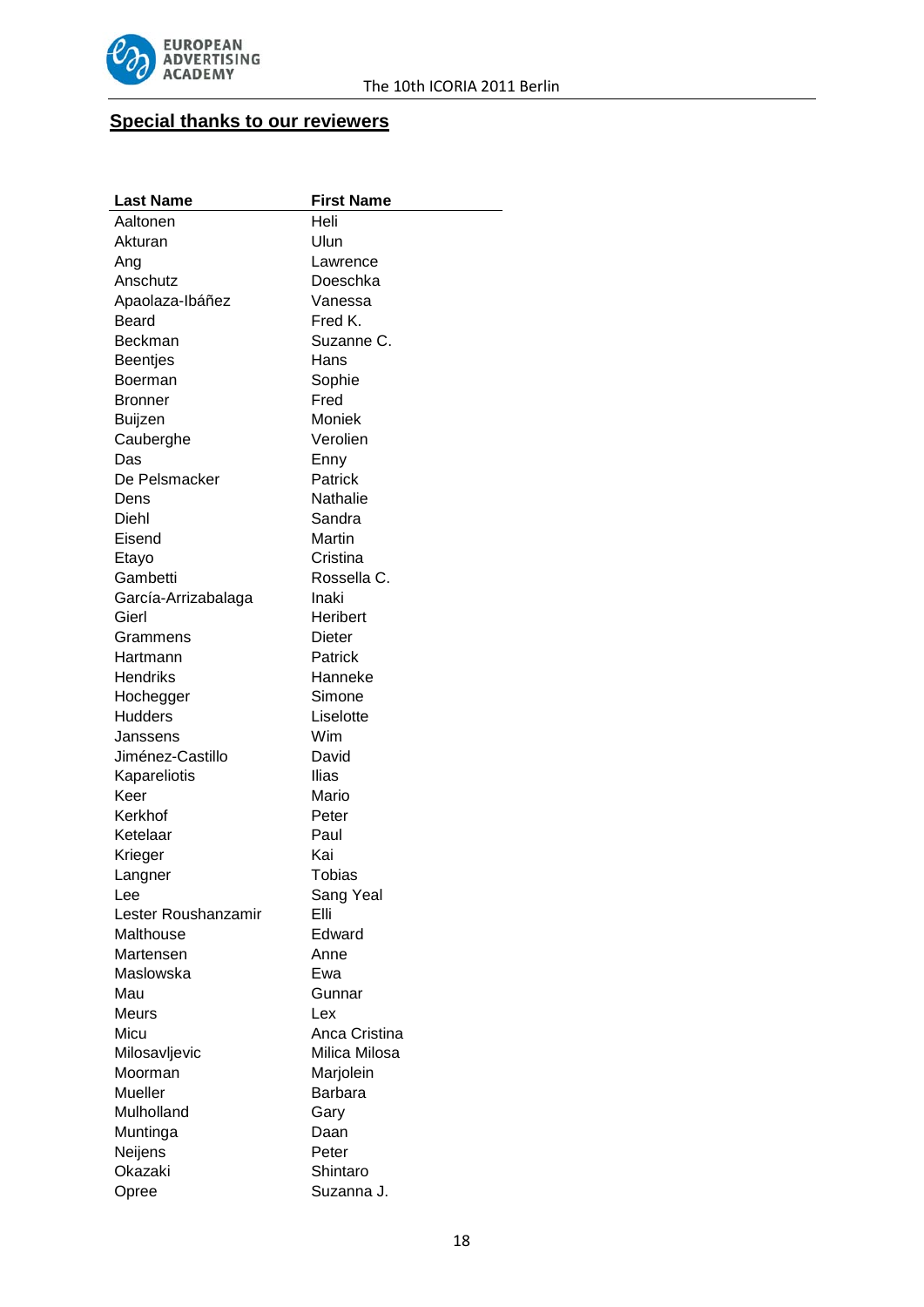

| Pandelaere             | Mario          |
|------------------------|----------------|
| Panic                  | Katarina       |
| Percy                  | Larry          |
| Pereira                | Francisco      |
| Roca                   | David          |
| Rossiter               | John           |
| Rozendaal              | Esther         |
| Russell                | Cristel        |
| Russell                | Dale           |
| Salander               | Brita          |
| Sasser                 | Sheila         |
| Schouten               | Barbara        |
| Silberer               | Günter         |
| Smit                   | Edith          |
| Taylor                 | Charles R.     |
| <b>Terblanche-Smit</b> | Marlize        |
| Terlutter              | Ralf           |
| Tolboom                | Maarten        |
| Van Asbeek Brusse      | Elsbeth        |
| Van der Goot           | Margot         |
| Van Grinsven           | Bo             |
| Van Mulken             | Margot         |
| Van Noort              | Guda           |
| Van Reijmersdal        | Eva            |
| Van Weert              | Julia          |
| Verhoeven              | Piet           |
| Verissimo              | Jorge          |
| Verlegh                | Peeter         |
| Vermeulen              | Ivar           |
| Voorveld               | Hilde          |
| Vyncke                 | Patrick        |
| Waiguny                | Martin         |
| West                   | Douglas        |
| Willemsen              | Lotte          |
| Wilson                 | <b>Bradley</b> |
| Zwier                  | Sandra         |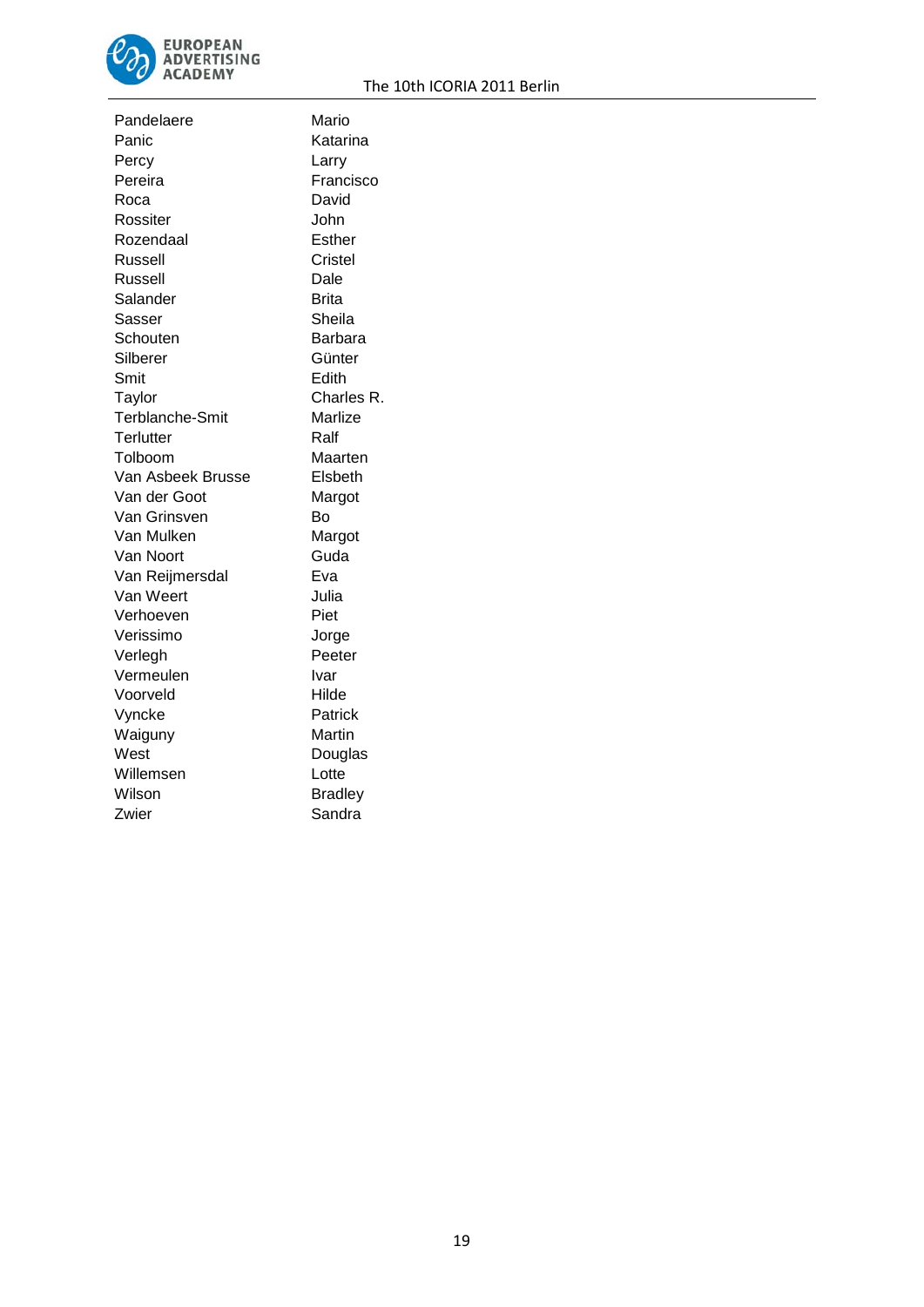

# **The 10th ICORIA 2011 Berlin Participants**

| <b>Last Name</b> | <b>First Name</b> | <b>Email</b>                            |  |
|------------------|-------------------|-----------------------------------------|--|
| Ang              | Lawrence          | lawrence.ang@mq.edu.au                  |  |
| Antheunis        | Marjolijn L.      | m.l.antheunis@uvt.nl                    |  |
| Apaolaza-Ibáñez  | Vanessa           | vanessa.apaolaza@gmail.com              |  |
| <b>Banks</b>     | Ivana B.          | ibanks@zsem.hr                          |  |
| Beckmann         | Suzanne C.        | scb.marktg@cbs.dk                       |  |
| Bergvkist        | Lars              | lars.bergkvist@yahoo.se                 |  |
| Bermejo Berros   | Jesús             | jbermejo@hmca.uva.es                    |  |
| Biraghi          | Silvia            | silvia.biraghi@iulm.it                  |  |
| Bogodistov       | Yevgen            | bogodistov@europa-uni.de                |  |
| <b>Bronner</b>   | Fred              | a.e.bronner@uva.nl                      |  |
| Brune            | Philipp           | brune@wiwi.uni-wuppertal.de             |  |
| <b>Brunner</b>   | Christian B.      | christian.brunner@csr-brand.com         |  |
| <b>Bruns</b>     | Daniel            | bruns@wiwi.uni-wuppertal.de             |  |
| Canbazoglu       | Ruziye            | canbazoglu@europa-uni.de                |  |
| Cauberghe        | Verolien          | verolien.cauberghe@ugent.be             |  |
| Cheng            | Benjamin          | benjicheng@gmail.com                    |  |
| Claeys           | An-Sofie          | ansofie.claeys@ugent.be                 |  |
| Cloonan          | Caroline          | caroline.cloonan@gmail.com              |  |
| Cornelis         | Erlinde           | erlinde.cornelis@ugent.be               |  |
| Couderchon       | Patricia          | pcouderchon@yahoo.fr                    |  |
| Czarnecka        | <b>Barbara</b>    | barbara.czarnecka@beds.ac.uk            |  |
| Dahl             | Stephan           | s.dahl@hull.ac.uk                       |  |
| Dahlén           | Micael            | micael.dahlen@hhs.se                    |  |
| Danbury          | Annie             | annie.danbury@beds.ac.uk                |  |
| Das              | Enny              | h.h.j.das@vu.nl                         |  |
| De Frutos        | Nieves G.         | gdn779@ual.es                           |  |
| De Frutos Torres | <b>Belinda</b>    | bfrutos@gmail.com                       |  |
| De Pelsmacker    | Patrick           | patrick.depelsmacker@ua.ac.be           |  |
| Dens             | Nathalie          | nathalie.dens@ua.ac.be                  |  |
| Diehl            | Sandra            | sandra.diehl@uni-klu.ac.at              |  |
| <b>Duhachek</b>  | Adam              | aduhache@indiana.edu                    |  |
| Eisend           | <b>Martin</b>     | eisend@europa-uni.de                    |  |
| El Guindy        | Salma Y.          | salma.yehia@guc.edu.eg                  |  |
| Enke             | Margit            | margit.enke@bwl.tu-freiburg.de          |  |
| Esch             | Franz-Rudolf      | franz-rudolf.esch@ebs.edu               |  |
| Eysteinsson      | Friðrik           | friderike@hi.is                         |  |
| Faseur           | Tine              | tine.faseur@hubrussel.be                |  |
| Fischer          | Alexander         | alexander.fischer@wiwi.uni-wuppertal.de |  |
| Fransen          | Marieke L.        | m.l.fransen@uva.nl                      |  |
| Gambetti         | Rossella C.       | rossella.gambetti@unicatt.it            |  |
| Gendel-Guterman  | Hanna             | hanag@ariel.ac.il                       |  |
| Gierl            | Heribert          | heribert.gierl@wiwi.uni-augsburg.de     |  |
| Grammens         | Dieter            | dieter.grammens@ugent.be                |  |
| Hartmann         | Patrick           | dr.patrick.hartmann@gmail.com           |  |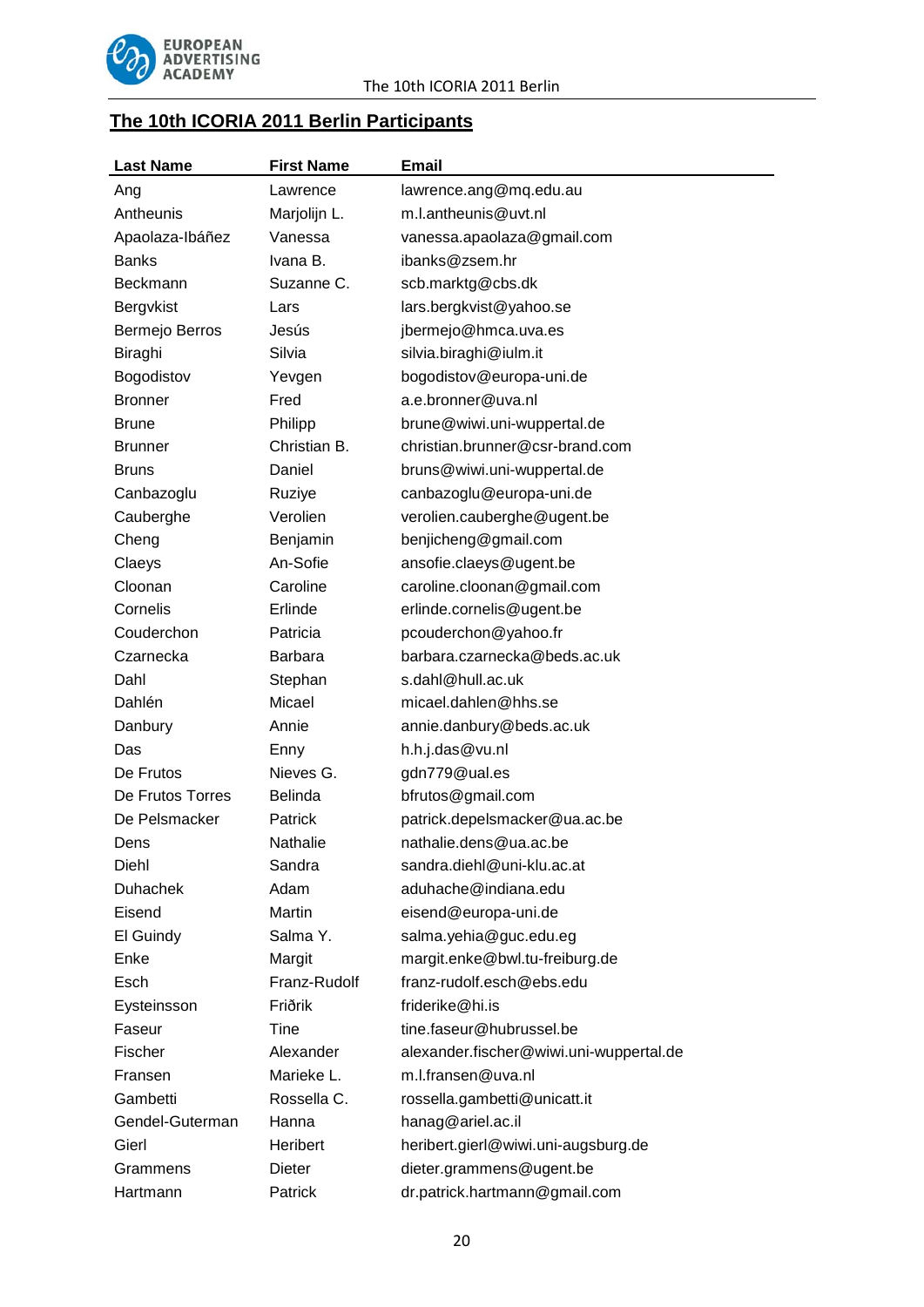

Havlicek Carina [carina.havlicek@wu.ac.at](mailto:carina.havlicek@wu.ac.at) Ketelaar Paul [p.ketelaar@ru.nl](mailto:p.ketelaar@ru.nl) Levy Shalom shalom@ariel.ac.il Morrison Margaret mmorris3@utk.edu Navarro *Ángeles* [angelesn@um.es](mailto:angelesn@um.es) Neijens Peter p.c.neijens@uva.nl Opree Suzanna J. [s.j.opree@uva.nl](mailto:s.j.opree@uva.nl) Ortega Egea José M. [jmortega@ual.es](mailto:jmortega@ual.es)

#### The 10th ICORIA 2011 Berlin

Heath Robert r.g.heath@bath.ac.uk Hellebrandt Sarah [hellebrandt@wiwi.uni-wuppertal.de](mailto:hellebrandt@wiwi.uni-wuppertal.de) Herrewijn Laura laura.herrewijn@ua.ac.be Hjalmarson Hanna [hanna.hjalmarson@reklampr.su.se](mailto:hanna.hjalmarson@reklampr.su.se) Hochegger Simone [simone.hochegger@aau.at](mailto:simone.hochegger@aau.at) Hühn **Arief E.** arief.ernst@gmail.com Hüttl Verena [verena.huettl@wiwi.uni-augsburg.de](mailto:verena.huettl@wiwi.uni-augsburg.de) Hutton Samuel B. Samuel B. S.hutton@sussex.ac.uk Janssens Wim [wim.janssens@uhasselt.be](mailto:wim.janssens@uhasselt.be) Kämmerer Maren kaemmerer@europa-uni.de Keller-Kern Hildegard info@icon-added-value.com Knoll Silke [knoll@europa-uni.de](mailto:knoll@europa-uni.de) Koeman Joyce [joyce.koeman@soc.kuleuven.be](mailto:joyce.koeman@soc.kuleuven.be) Koslow Scott [skoslow@mngt.waikato.ac.nz](mailto:skoslow@mngt.waikato.ac.nz) Krengel Martin K.J. [martinkrengel@gmail.com](mailto:martinkrengel@gmail.com) Krieger Kai H. [kai.h.krieger@googlemail.com](mailto:kai.h.krieger@googlemail.com) Kühn Jochen kuehn@wiwi.uni-wuppertal.de Küster Franziska [fkuester@wiwiss.fu-berlin.de](mailto:fkuester@wiwiss.fu-berlin.de) Langer **Alexandra** [langer@europa-uni.de](mailto:langer@europa-uni.de) Langner Tobias langner@wiwi.uni-wuppertal.de Malthouse Edward ecm@northwestern.edu Martin Brett busfin ampr\_mgmt@qut.edu.au Matukin Michał [m.matukin@testdifferent.com](mailto:m.matukin@testdifferent.com) Mau Gunnar [mau@shoppermetrics.com](mailto:mau@shoppermetrics.com) Meijers Marijn H.C. [m.h.c.meijers@uvt.nl](mailto:m.h.c.meijers@uvt.nl) Merz Georg R. [russ.merz@emich.edu](mailto:russ.merz@emich.edu) Moorman Marjolein [m.moorman@uva.nl](mailto:m.moorman@uva.nl) Mortimer Kathleen [helen.fox@northampton.ac.uk](mailto:helen.fox@northampton.ac.uk) Mueller Barbara [muelle1@mail.sdsu.edu](mailto:muelle1@mail.sdsu.edu) Muntinga Daniël G. baniël G. [d.g.muntinga@uva.nl](mailto:d.g.muntinga@uva.nl) Neudecker Niels [niels.neudecker@ebs.edu](mailto:niels.neudecker@ebs.edu) Ohme Rafał [ohme@testdifferent.com](mailto:ohme@testdifferent.com) Okazaki Shintaro [shintaro.okazaki@uam.es](mailto:shintaro.okazaki@uam.es) Osebold Jessica osebold@wiwi.uni-wuppertal.de Panić Katharina [katarina.panic@ugent.be](mailto:katarina.panic@ugent.be) Percy **Larry Larry Larrypercy@larrypercy.com** Pervan Simone [simon.pervan@scu.edu.au](mailto:simon.pervan@scu.edu.au) Petrovici Dan A. [d.a.petrovici@kent.ac.uk](mailto:d.a.petrovici@kent.ac.uk) Pick Doreen [doreen.pick@fu-berlin.de](mailto:doreen.pick@fu-berlin.de)